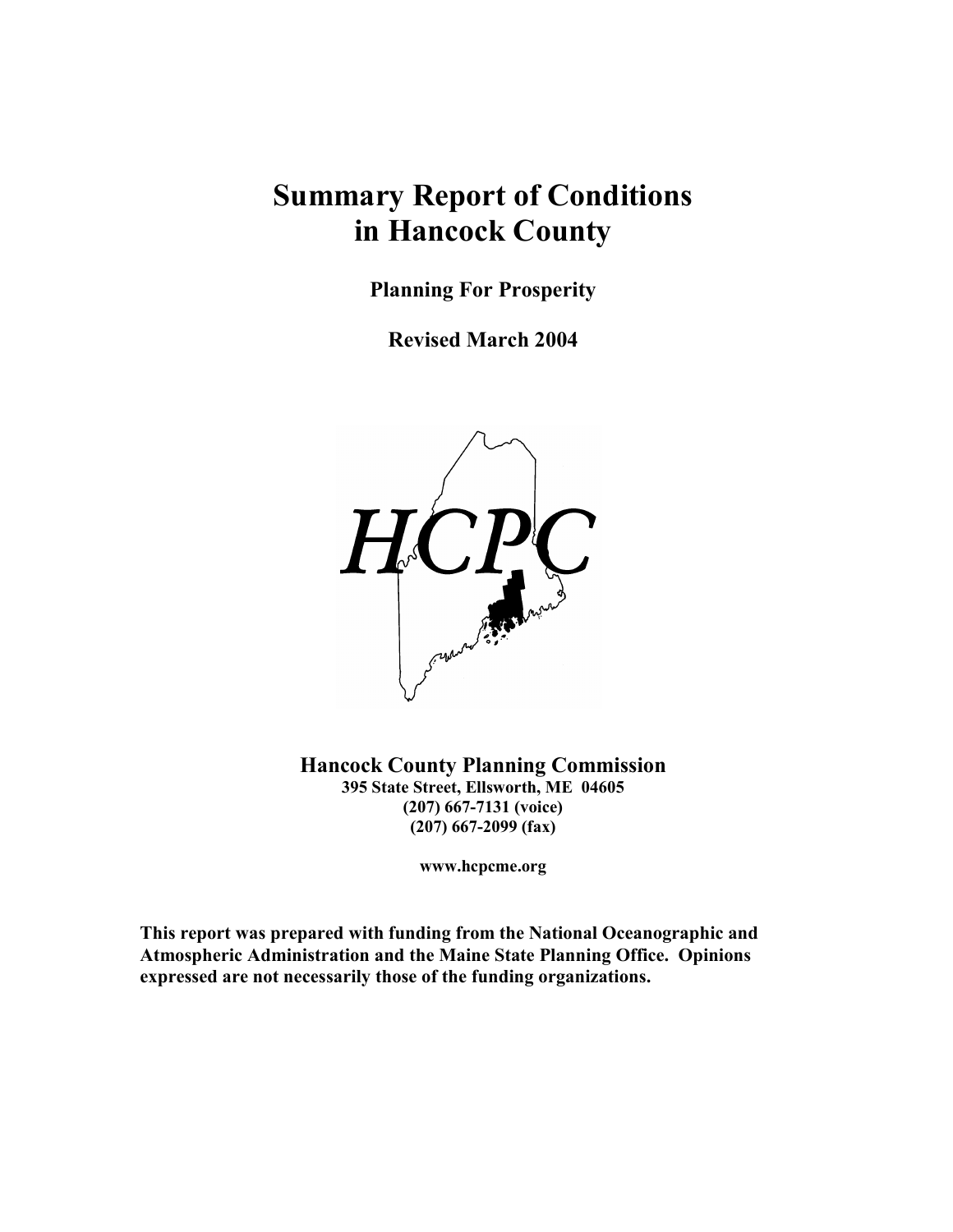## **Table of Contents**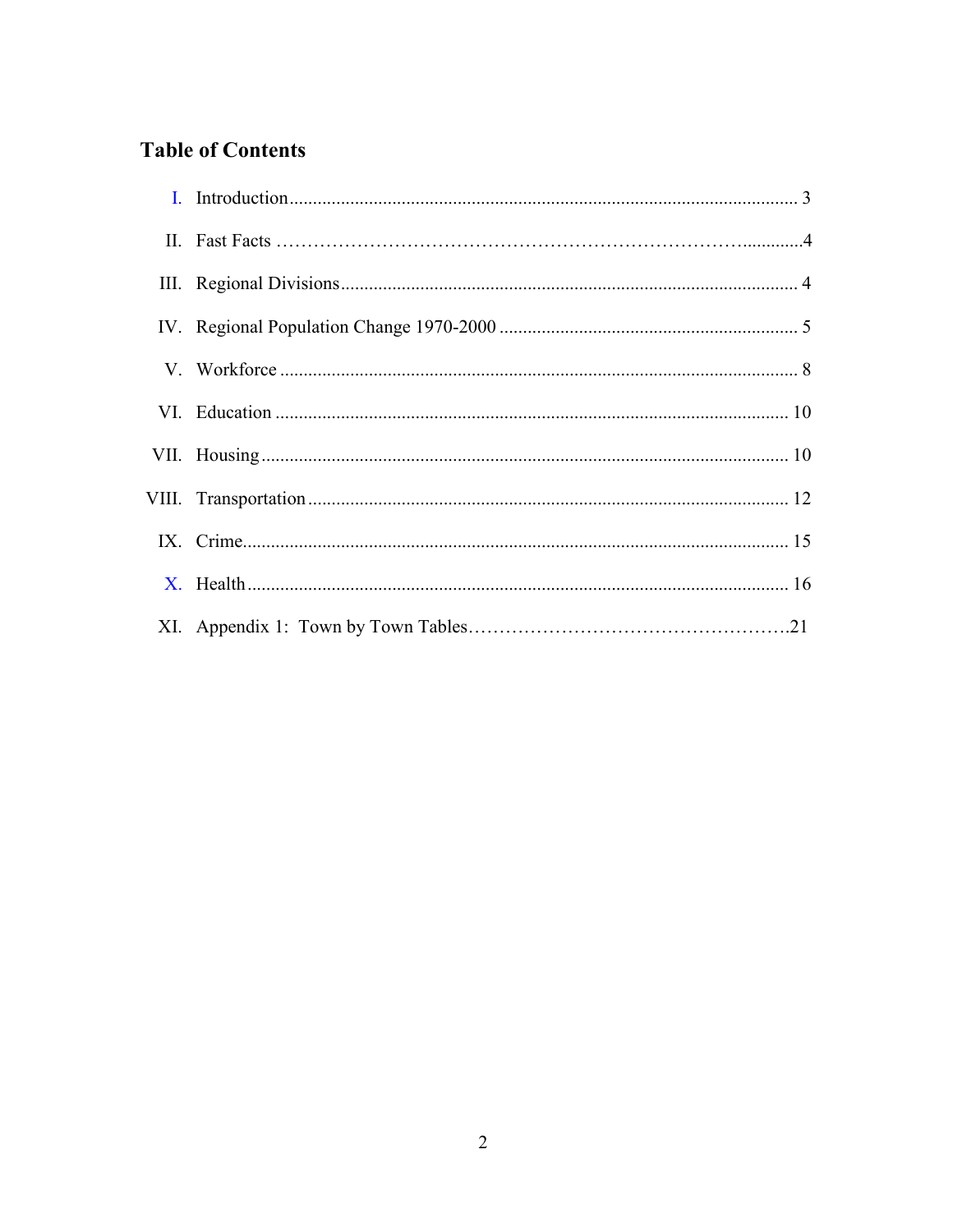#### **I.** Introduction

This report is an outgrowth of two regional ventures. The first is the "Planning for Prosperity" initiative, which was started through a 2001 Symposium that brought together agency representatives and Hancock County residents who were concerned that growth in Hancock County was occurring in a haphazard manner, perhaps to the detriment of some of our most valued resources. The second is the need for a regional data package for local comprehensive planning committees. The second initiative was funded by the Maine State Planning Office.

This brief summary of conditions in Hancock County is intended to bring attention to just a few of the characteristics reflecting relatively rapid changes experienced by the Hancock County region in recent decades. It should stimulate dialogue regarding priority growth-related issues.

Growth patterns and community characteristics included in this summary were compiled from U.S. census data; they are not independent of each other and do not by any means reflect all of the issues affecting Hancock County. The text of this report is supplemented by more detailed municipal level data found in Appendix I.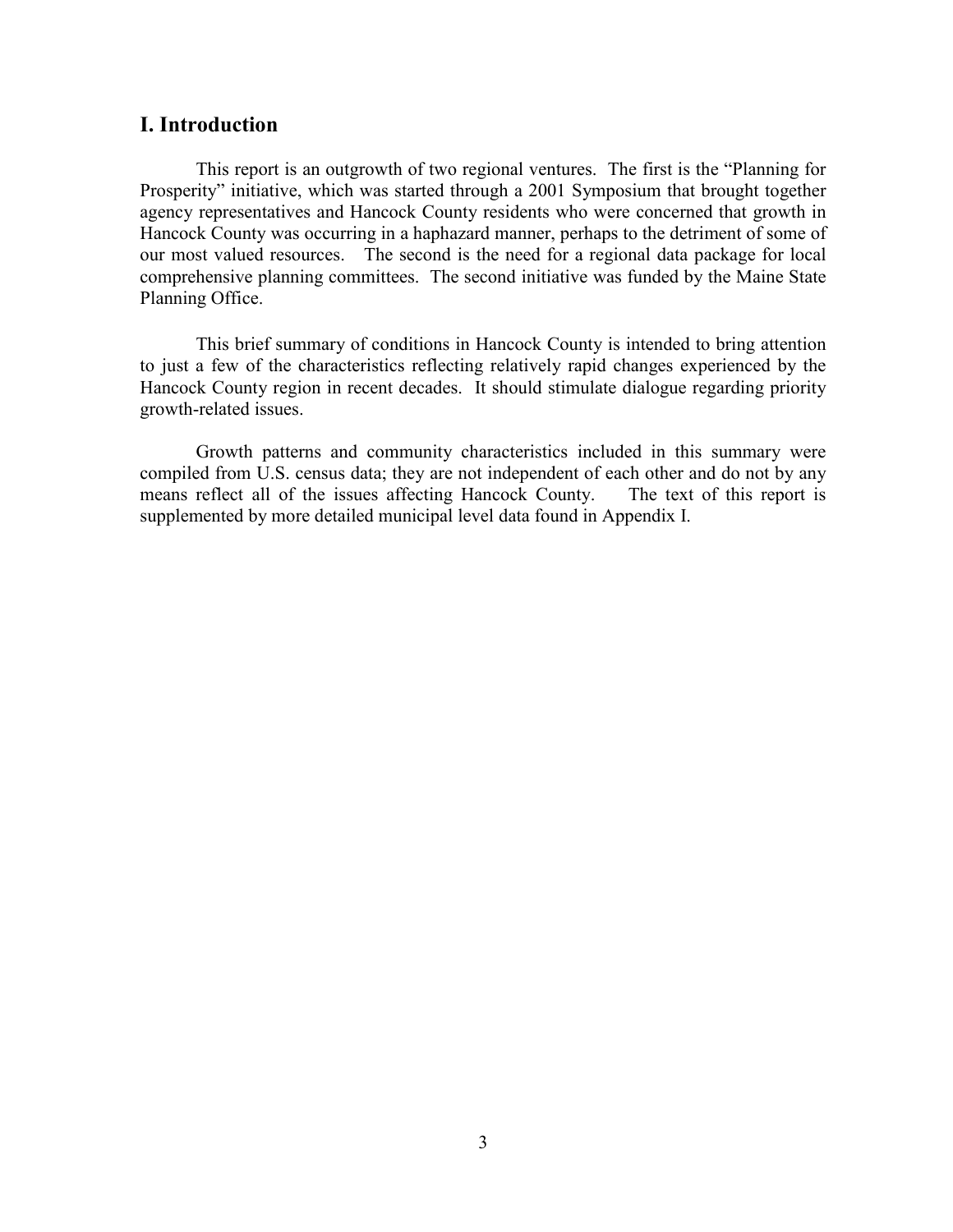#### **II.** Fast Facts

|                     | Hancock<br>County | <b>Maine</b> |
|---------------------|-------------------|--------------|
| Land area           | 1,588             | 30,862       |
| Persons/square mile | 33                | 41           |
| 2000 population     | 51,791            | 1,274,923    |

#### **III. Regional Divisions**

Several projects underway in Hancock County (i.e. MDI Tomorrow and Schoodic Peninsula) involve a regional approach; however, these "regions" do not have clearly defined borders. For instance, Mount Desert Island (MDI) Tomorrow is a community planning group for the MDI region involving four towns whereas the MDI League of Towns is a municipal group with representatives from seven towns in addition to Acadia National Park. For the purpose of this report, Hancock County has been broken down into the following five regions:



#### **Blue Hill Peninsula**

- Blue Hill  $\bullet$
- **Brooklin**
- **Brooksville**
- Castine
- Deer Isle
- Penobscot
- Sedgwick
- Stonington
- Surry

## **Bucksport:**

- Bucksport  $\bullet$
- Orland  $\bullet$
- Verona  $\bullet$

## **Schoodic Region**

- Franklin  $\bullet$
- Gouldsboro
- Sorrento  $\bullet$
- Sullivan  $\bullet$
- $\bullet$ Winter Harbor

## **MDI**

- Bar Harbor  $\bullet$
- Cranberry Isles
- Frenchboro
- Mt. Desert
- Southwest Harbor
- Swan's Island
- Tremont
- $\bullet$ Osborn  $\bullet$

 $\bullet$ 

 $\bullet$ 

 $\bullet$ 

 $\bullet$ 

 $\bullet$ 

- **Otis**
- Trenton  $\bullet$
- Unorganized  $\bullet$ territories

Aurora

Dedham

Eastbrook

Ellsworth

Hancock

Lamoine

Mariaville

**Great Pond** 

Waltham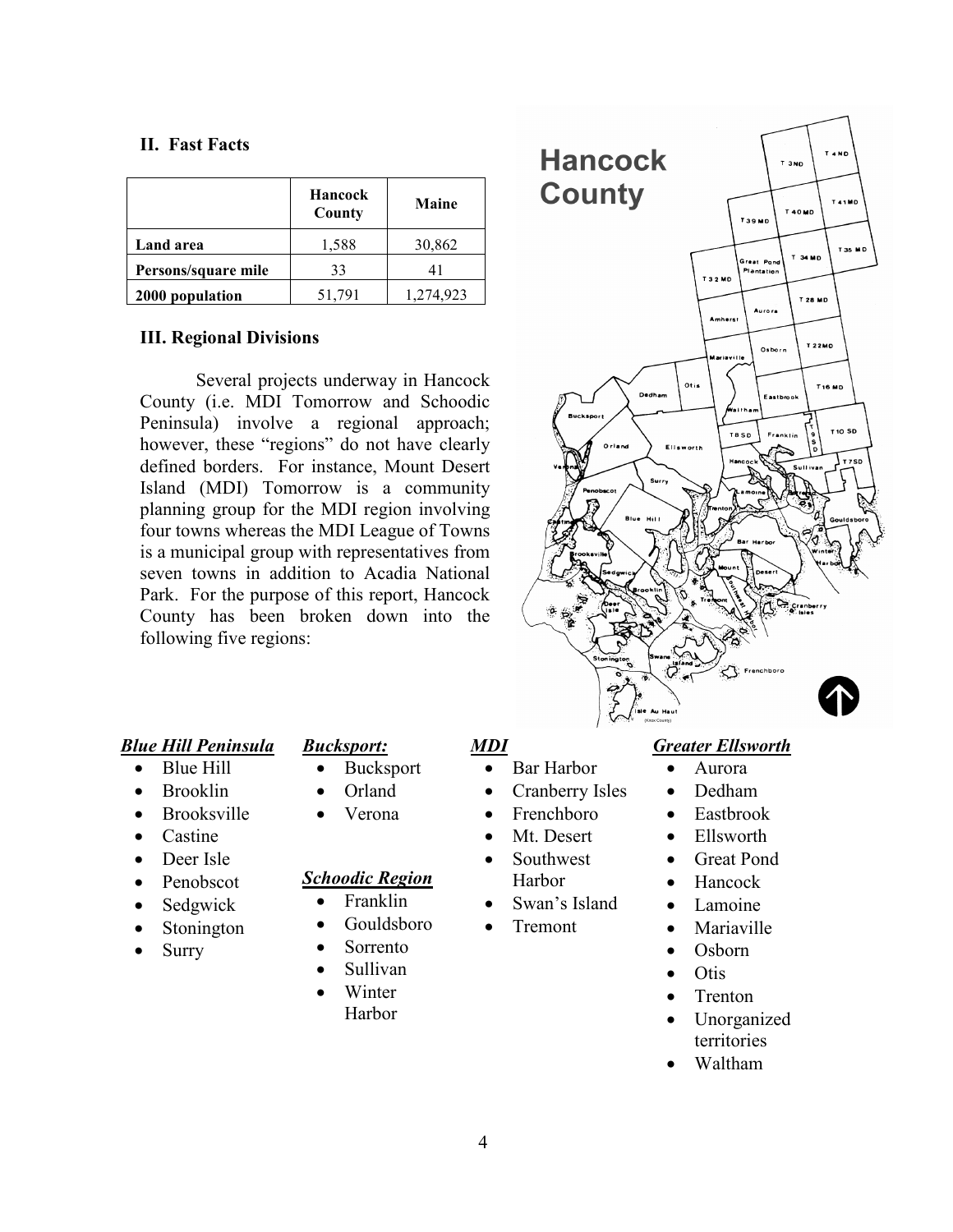| <b>Table 1</b>                           |                                    |         |           |           |           |  |  |
|------------------------------------------|------------------------------------|---------|-----------|-----------|-----------|--|--|
| <b>Regional Growth Changes 1970-2000</b> |                                    |         |           |           |           |  |  |
|                                          |                                    | 1970    | 1980      | 1990      | 2000      |  |  |
|                                          | Total                              | 993,722 | 1,124,660 | 1,227,928 | 1,274,923 |  |  |
| Maine                                    | <b>Change Over Previous Census</b> |         | 130,938   | 103,268   | 46,995    |  |  |
|                                          | % Change Over Previous Census      |         | 13.2%     | $9.2\%$   | 3.8%      |  |  |
|                                          | Total                              | 34,590  | 41,781    | 46,948    | 51,791    |  |  |
| Hancock<br><b>County</b>                 | <b>Change Over Previous Census</b> | 7,191   | 5,167     | 4,843     |           |  |  |
|                                          | % Change Over Previous Census      |         | 20.8%     | 12.4%     | 10.3%     |  |  |
|                                          | Total                              | 4,069   | 4,916     | 5,697     | 5,774     |  |  |
| Peninsula<br>Schoodic                    | <b>Change Over Previous Census</b> |         | 847       | 781       | 77        |  |  |
|                                          | % Change Over Previous Census      |         | 20.8%     | 15.9%     | 1.4%      |  |  |
|                                          | Total                              | 5,500   | 6,549     | 7,145     | 7,575     |  |  |
| Bucksport<br>Area                        | <b>Change Over Previous Census</b> |         | 1,049     | 596       | 430       |  |  |
|                                          | % Change Over Previous Census      |         | 19.1%     | 9.1%      | $6.0\%$   |  |  |
|                                          | Total                              | 8,600   | 9,842     | 10,199    | 10,917    |  |  |
| ГД                                       | <b>Change Over Previous Census</b> |         | 1,242     | 357       | 718       |  |  |
|                                          | % Change Over Previous Census      |         | 14.4%     | 3.6%      | 7.0%      |  |  |
|                                          | Total                              | 8,207   | 9,878     | 10,768    | 12,320    |  |  |
| Peninsula<br><b>Blue Hill</b>            | <b>Change Over Previous Census</b> |         | 1,671     | 890       | 1,552     |  |  |
|                                          | % Change Over Previous Census      |         | 20.4%     | $9.0\%$   | 14.4%     |  |  |
|                                          | Total                              | 8,104   | 10,286    | 13,001    | 15,205    |  |  |
| Ellsworth<br>Greater                     | <b>Change Over Previous Census</b> |         | 2,182     | 2,715     | 2,204     |  |  |
|                                          | % Change Over Previous Census      | 26.9%   | 26.4%     | 17.0%     |           |  |  |

## IV. Regional Population Change 1970-2000

Source: US Census

The rate of population growth for Hancock County has been greater than the overall rate of growth for the state of Maine during each decade between 1970 and 2000. The greater Ellsworth area has held the highest rate of growth for each decade during the 30-year period. Much like the state trend, the rate of population growth continued to decline in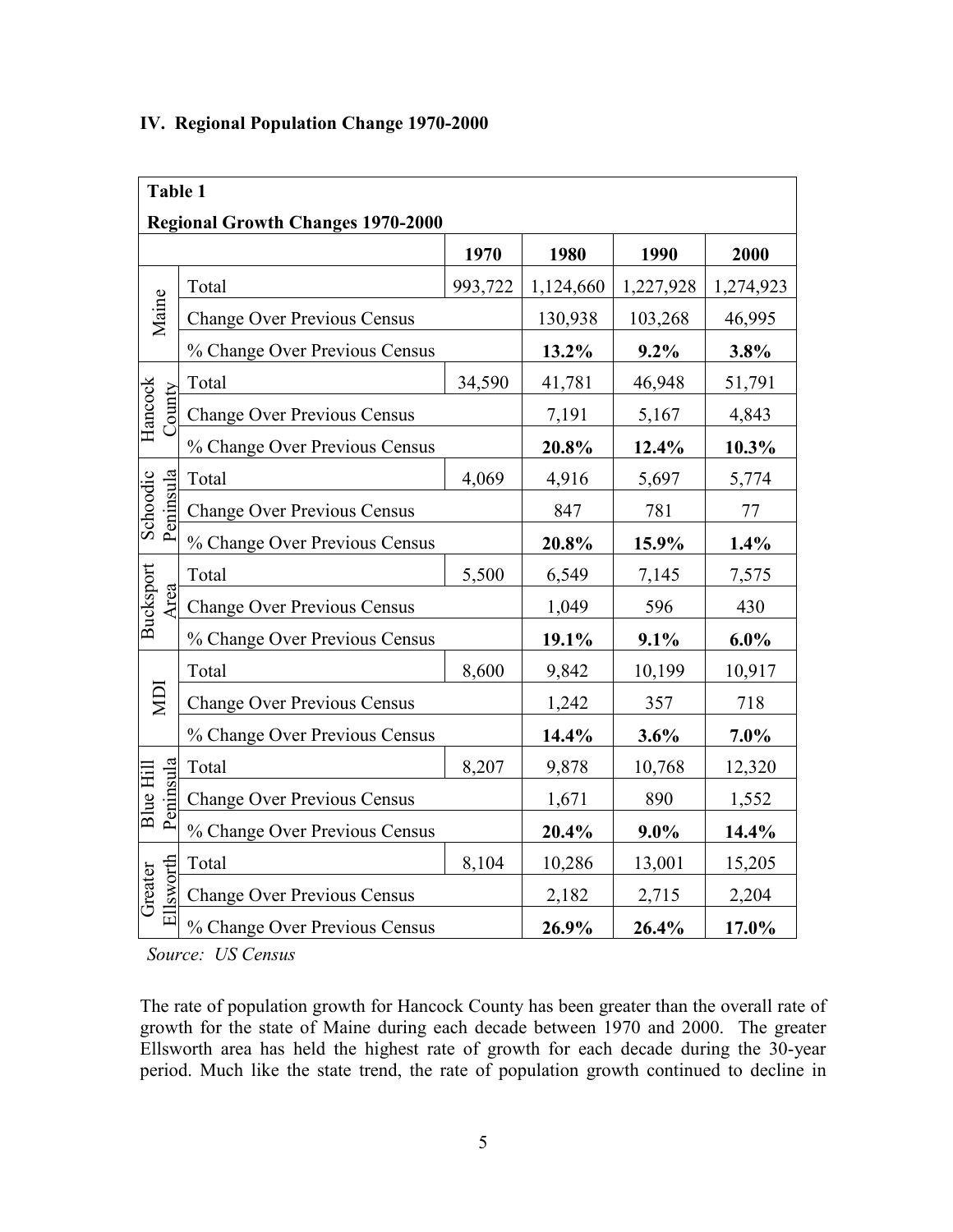other regions over each decade with the most noticeable decrease occurring in the Schoodic Region between 1990 and 2000.

#### **Population Distribution.**

According to the 2000 census figures, the largest portion of Hancock County's 29 percent, is population. located Greater  $in$ the Ellsworth region. The next highest percentages of the population are located in Blue Hill, MDI, Bucksport and the Schoodic Peninsula

#### Ellsworth (pop.  $6,456$ ),

Bucksport (pop. 4,908) and Bar Harbor (pop.  $4,820$ ) are the three most populated towns in County. Hancock **These** figures don't show the population change amongst individual towns in Hancock County. For example, between 1990 and 2000, several towns lost population. These included the three island communities of Cranberry Swan's Island Isles. and Frenchboro. This is probably due to the difficulty of sustaining a year-round living





on an island. The coastal towns of Gouldsboro, Winter Harbor, Sorrento and Stonington also lost population.

The population drop in Gouldsboro and Winter Harbor was probably due to the closing of the Navy Base. It should be noted that since the 2000 census, the town manager estimates that the population for Winter Harbor alone has decreased by approximately 50 percent. Sorrento, which lost five residents, has a limited housing stock at affordable prices. Stonington, which lost 100 residents between 1990 and 2000, has faced a declining economy due to problems with the fishing industry.

While the remote inland towns of Osborn and Great Pond lost population, Mariaville and Otis both saw increases of 53 percent between 1990 and 2000. Aurora's population increased by 48 percent. These increases are at least partially related to the high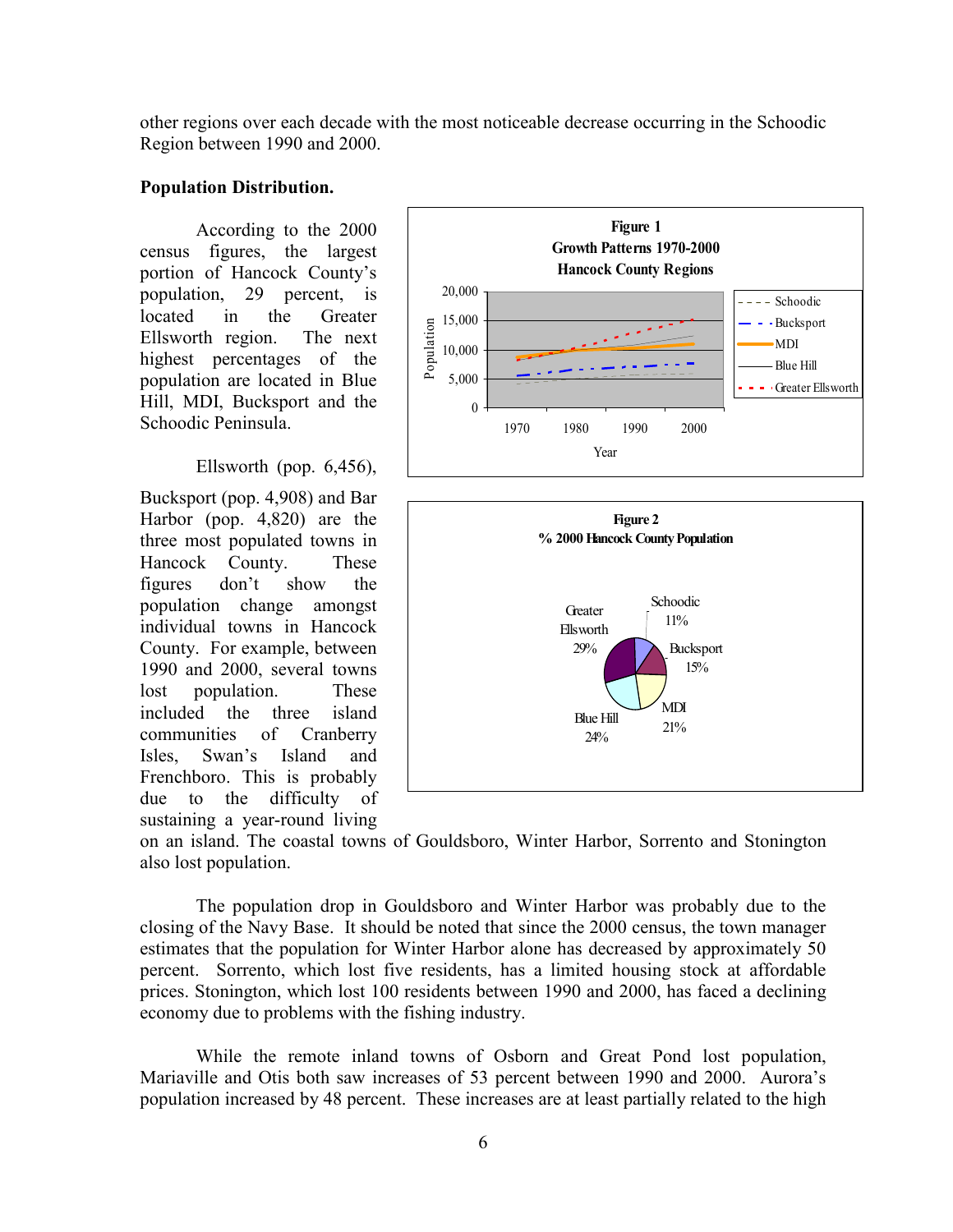cost of housing in coastal communities, causing more people to move to less expensive inland towns. The town-by-town population changes are shown on in Appendix 1, Table 1.

#### **Population Age Distribution**

The median age in Hancock County increased from 35.8 in 1990 to 40.7 in 2000, an increase of 13.6 percent. By contrast the median age for the state as a whole increased from 33.9 to 38.6, a 13.8 percent increase. While the rate of increase is nearly comparable, Hancock County has a somewhat older population.

As with population growth rates, there is considerable variation in median age among the 37 municipalities. Castine had the lowest median age (23.6 years) in 1990 due primarily to the Maine Maritime Academy. Winter Harbor (31.3 years) had the second lowest. The inland towns of Mariaville, Aurora and Waltham also had low median ages. Brooksville had the highest median age (48.6). Cranberry Isles, Brooklin and Sorrento also had high median ages. Median age data for all towns are shown in Appendix I, Table 2. The population pyramid in Figure 3 (below) is a useful tool illustrating the distribution of ages for Hancock County and the difference between the number of males and females.

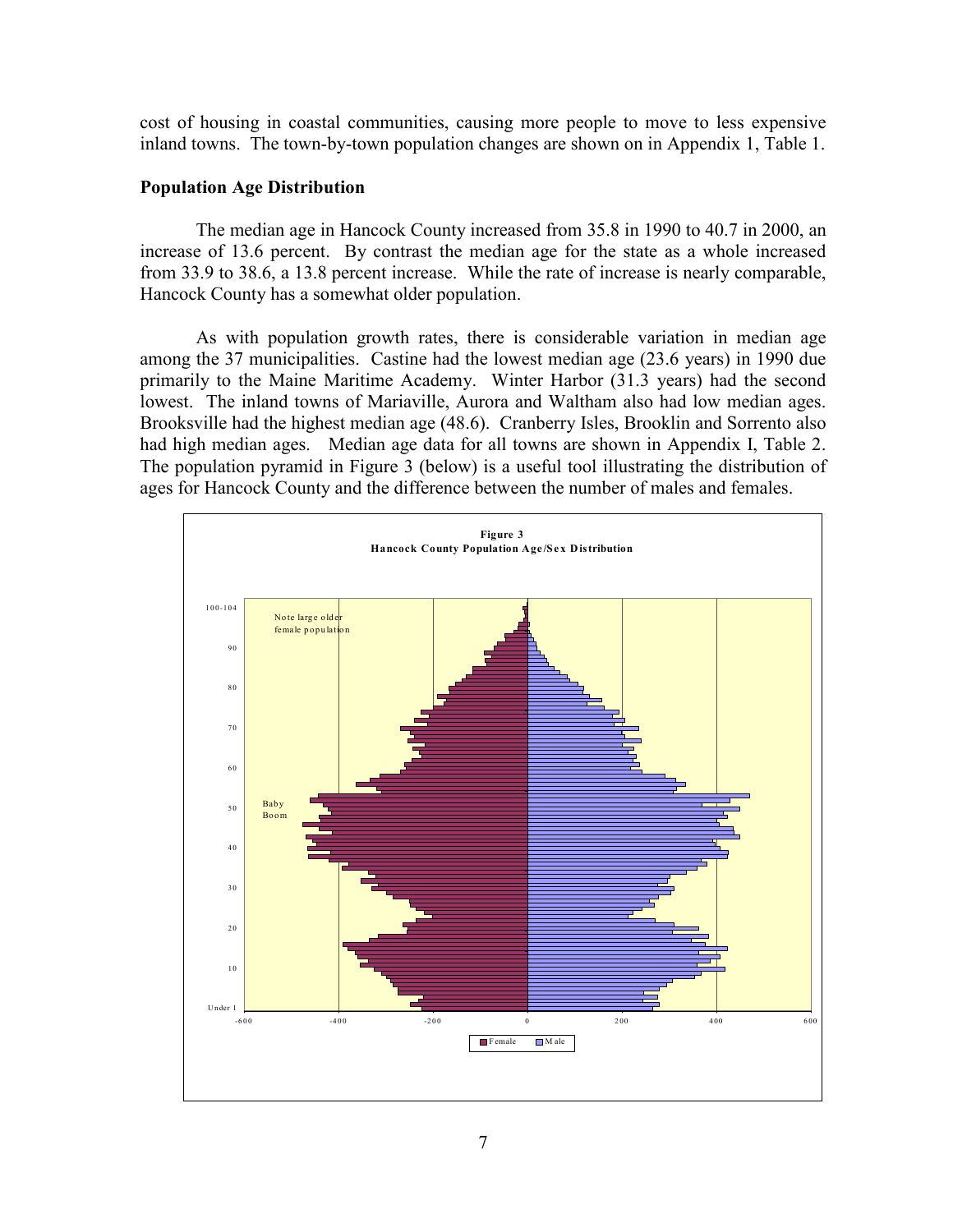Hancock County birth and death rates are about equal, indicating that migration is a driving population force behind population growth. There are currently fewer children under the age of 10 than there has been in many decades, but more adults ages 40 to 55.

#### **Projected Population**

Overall, the year-round population in Hancock County is expected to increase by about 13 percent between 2000 and 2015. The town-by-town changes are shown on Appendix I, Table 2. The largest numeric increases are expected in Bar Harbor, Blue Hill and Ellsworth. The inland towns of Mariaville, Otis and Aurora are projected to have the highest percentage increases.

#### V. Workforce

It is useful to compare labor force and income trends in Hancock County to the state as a whole. As shown in Table 2, the income gap between the county and the state has been closing since 1980. In 1980, median household income in Hancock County was 88 percent of the state median compared to 96 percent in 2000.

There is considerable variety on the rate of increase in median income in individual towns (see Appendix I, Table 3). The lowest rate of income growth were in Amherst (8.7) percent) and Great Pond (5.5 percent). This is well below the rate of inflation. Using the Consumer Price Index, incomes would have to increase by at least 32 percent to keep pace with inflation. This means that towns with increases of less than 32 percent had a net loss in median household income.

| Table 2                                                                    |          |          |          |  |  |  |  |  |
|----------------------------------------------------------------------------|----------|----------|----------|--|--|--|--|--|
| Comparison of Median Household Income, Hancock County and Maine, 1980-2000 |          |          |          |  |  |  |  |  |
| Year<br>2000<br>1980<br>1990                                               |          |          |          |  |  |  |  |  |
| <b>Hancock County</b>                                                      | \$12,146 | \$25,247 | \$35,811 |  |  |  |  |  |
| <b>Maine</b>                                                               | \$13,816 | \$27,854 | \$37,240 |  |  |  |  |  |
| Percentage<br><b>County to Maine</b>                                       | 87.9%    | 90.6%    | $96.1\%$ |  |  |  |  |  |

Source: U.S. Census

While incomes in Hancock County are below the state median, there is also a lower poverty rate. According to the 2000 Census, Hancock County had a poverty rate of 10.2 percent compared to 10.9 percent statewide. However, there was minor increase in the county's poverty rate from the 10 percent level reported in the 1990 Census.

Several towns saw a significant increase in their poverty rate between 1990 and 2000 (see Appendix I, Table 4). For example, the towns of Amherst, Aurora, Eastbrook,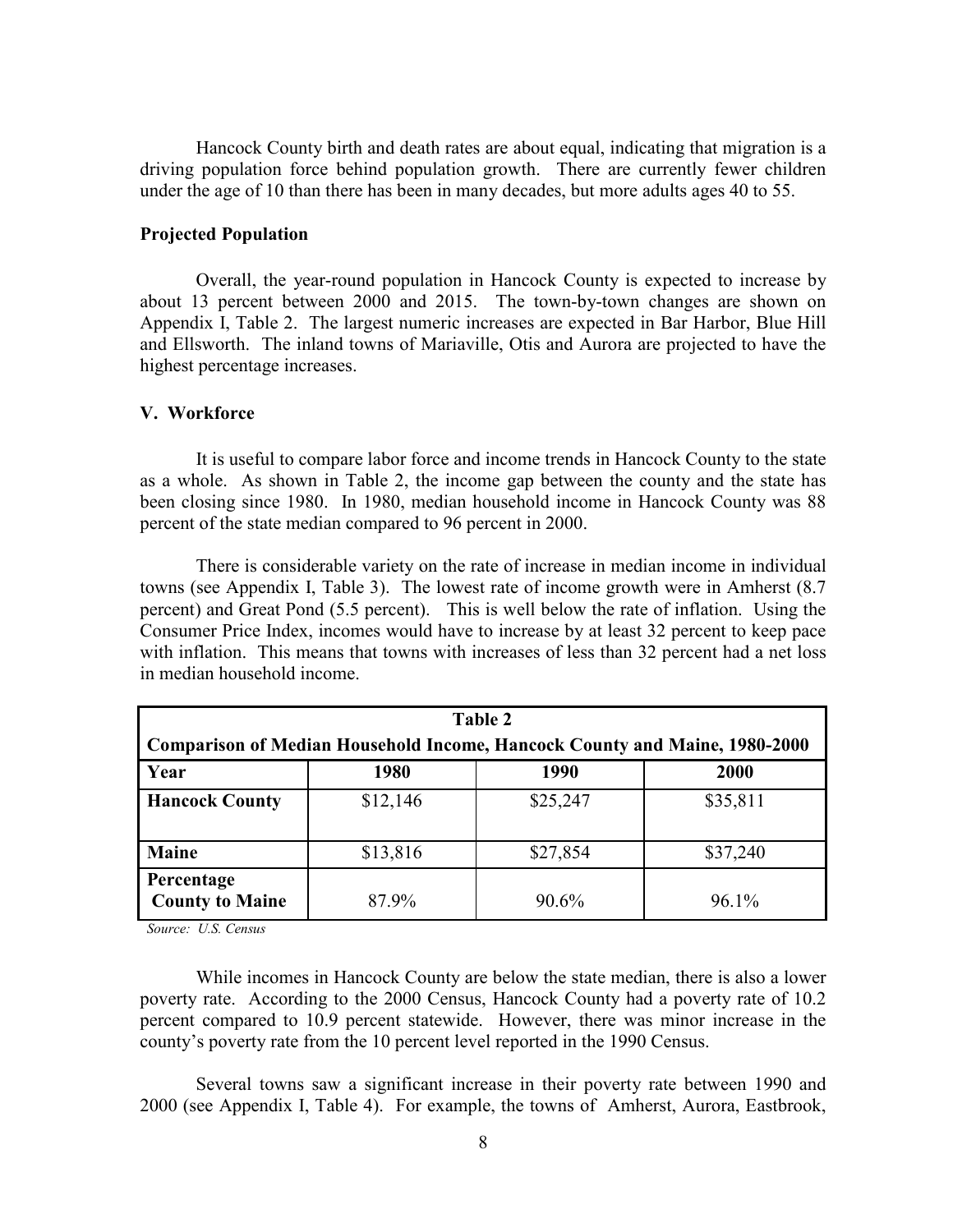Franklin, Great Pond, Mariaville, Surry and Verona all had increases greater than 50 percent. Other towns experienced a decrease.

There are limited Census data on sources of income. According to the 2000 Census, the median annual income in Hancock County from earnings was \$42,206 compared to the statewide median of \$46,990. The median retirement income was \$16,973 compared to a statewide median of \$15,211. Earned income in Hancock County is thus below the state median while retirement income is above state levels. This is reflective of the importance of retired persons to the area economy.

While the population of the county is aging, the labor force is also increasing in size. Between 1990 and 2000 the number of employed persons in the civilian labor force aged 16 years and older increased from 21,000 to 25,034, a 19 percent increase. This is more than double the 9.1 percent increase for the state as a whole (from 571,842 employees to 624,011). As will be discussed below, incomes are most meaningful when view in the context of the cost of living, particularly housing.

Here again, there is considerable variety in the changes in the labor force by town. One indicator is the labor force participation rate, which is the percentage of the population age 16 or older that is employed. A change in labor force participation may be due to several reasons. First, there may be more or fewer jobs. Second, there may be a higher number of households with two incomes. Third, the age structure of the population may be changing. An older population would have a lower participation rate.

Overall, the labor force participation rate for Hancock County increased by 2.6 percent between 1990 and 2000 (see Appendix I, Table 5). Only one town (Brooksville) had an increase over 20 percent and Aurora, Castine, Eastbrook, Surry and Verona had increases between 10 and 20 percent. The towns of Amherst, Dedham, Deer Isle, Franklin, Gouldsboro.

Lamoine, Mount Osborn. Desert. Otis. Southwest Harbor and Stonington all had decreases.

Reflecting the seasonal nature of a significant portion  $\alpha$ f locally available jobs, unemployment rates in Hancock County drop considerably

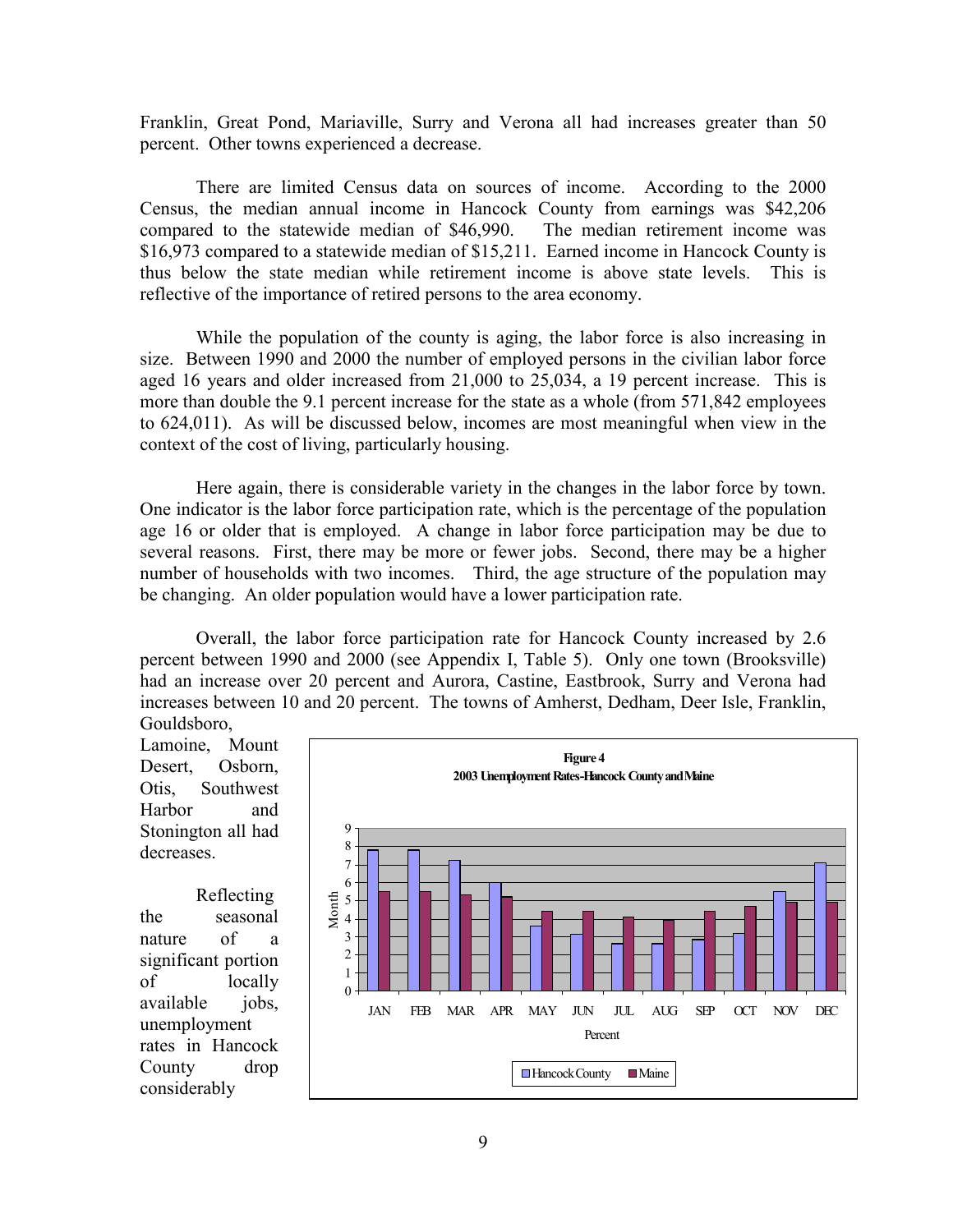during the summer months when tourism picks up and increases greatly during winter months when there is a decreased demand for tourist services. The Hancock County unemployment rate exceeded state levels during the first four months of 2003. Rates then dropped lower than the state unemployment rate through October. November rates again exceeded the state level and grew even more in December.

#### **VI. Education**

According to the 2000 Census, between 1990 and 2000, Hancock County had a higher rate of high school graduates among people 25 and older, and people who have furthered their education than the state of Maine as a whole. Hancock County also has a higher rate of people who have completed a bachelor degree and graduate or professional degree. In recent years, Maine has had difficulty retaining educated young people as jobs outside of the state often pay more and provide more benefits. The higher educational attainment rates of people 25 years or older in Hancock County might therefore be attributed to people who are older and wealthier retiring to the region from outside areas. People able to afford retirement homes in the area, often located in coastal locations, are more likely to have been involved in a career for which a post-secondary education was a prerequisite.

| Table 3                                                         |              |                          |              |                          |  |  |  |
|-----------------------------------------------------------------|--------------|--------------------------|--------------|--------------------------|--|--|--|
| <b>Education Attainment Levels – Persons 25 Years and Older</b> |              |                          |              |                          |  |  |  |
|                                                                 |              | 1990                     | 2000         |                          |  |  |  |
| <b>Level</b>                                                    | <b>State</b> | <b>Hancock</b><br>County | <b>State</b> | <b>Hancock</b><br>County |  |  |  |
| <b>No High School Diploma</b>                                   | 21.2%        | 16.7%                    | 14.6%        | 12.3%                    |  |  |  |
| <b>High School Graduate</b>                                     | $37.1\%$     | 37.8%                    | 36.2%        | 34.4%                    |  |  |  |
| <b>Some College</b>                                             | 16.1%        | 17%                      | 19%          | 19.5%                    |  |  |  |
| <b>Associates Degree</b>                                        | $6.9\%$      | $7.2\%$                  | 7.3%         | 6.7%                     |  |  |  |
| <b>Bachelor's Degree</b>                                        | 12.7%        | 13.8%                    | 14.9%        | 17.1%                    |  |  |  |
| <b>Graduate or Professional</b>                                 |              |                          |              |                          |  |  |  |
| <b>Degree</b>                                                   | 6.1%         | 7.5%                     | 7.9%         | 10.1%                    |  |  |  |

Source: U.S. Census

#### **VII. Housing**

According to the 2000 Census, the median value of a owner-occupied house in Hancock County was \$108,600 compared to the state median of \$98,700. Housing values are thus 10 percent higher than the state median, while county household incomes are only 96 percent of the state level. This is one indicator of the extent of housing need in Hancock County.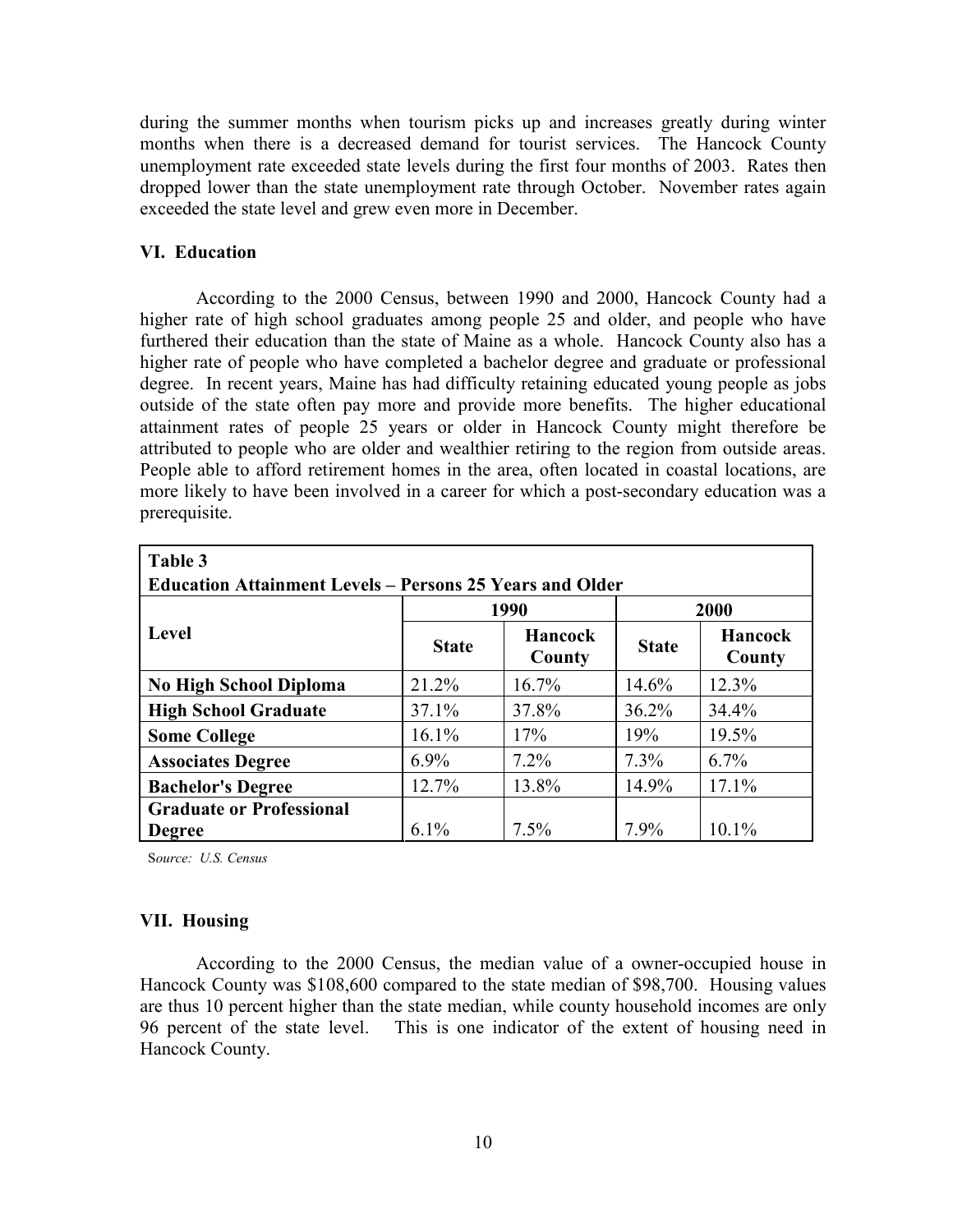There is considerable variation in housing need within the county. The Maine State Housing Authority (MSHA) divides the area into three housing markets, Bucksport, Blue Hill-Stonington and Ellsworth-Bar Harbor. MSHA calculates housing needs through the affordable housing index, which compares median household income to median sales price. An index of 1.00 would indicate that incomes are sufficient to purchase the median priced home. An index under 1.00 indicates a shortfall. The indices for these three markets are shown in Table 4

| Table 4                                                |                           |                                  |  |  |  |  |
|--------------------------------------------------------|---------------------------|----------------------------------|--|--|--|--|
| <b>Home Purchase Affordable Housing Indices - 2002</b> |                           |                                  |  |  |  |  |
| <b>Bucksport Area</b>                                  | Blue Hill Stonington Area | <b>Ellsworth-Bar Harbor Area</b> |  |  |  |  |
| 1.45                                                   | 0.76                      | 0.88                             |  |  |  |  |

**Source:** State of Maine's Housing 2002 Maine State Housing Authority

The Blue Hill-Stonington area faces the most serious shortfall in home purchase opportunities with an index of 0.76. In the Ellsworth-Bar Harbor area, one in five homeowners pay more than 30 percent of their income for housing. There is also a shortfall in rental opportunities, one in three renters pays more than 30 percent of income for housing. As seen in the rental indices shown in Table 5, the Blue Hill-Stonington area faces a similar rental shortfall

| Table 5                                        |                              |                           |  |  |  |  |  |  |
|------------------------------------------------|------------------------------|---------------------------|--|--|--|--|--|--|
| <b>Rental Affordable Housing Indices, 2002</b> |                              |                           |  |  |  |  |  |  |
| <b>Bucksport Area</b>                          | Blue Hill Stonington<br>Area | Ellsworth-Bar Harbor Area |  |  |  |  |  |  |
| l 21                                           | 0.97                         | በ ዓ7                      |  |  |  |  |  |  |

Source: State of Maine's Housing 2002 Maine State Housing Authority

There are limited recent data on rents in Hancock County. Appendix I, table 7 compares the average rents in Hancock County to the state averages for 2003. Rents were below the state average. Due the small overall size of the rental housing pool, data on average rents by town are even more limited. Appendix I (table 7) shows the data that are available. Due to the small sample size, no significant patterns can be discerned.

The housing market areas cover many towns. For example, the Ellsworth-Bar Harbor market goes as far inland as Bradley in adjoining Penobscot County and Great Pond. This is reflective of how far people must commute due to the shortage of affordable homes near their jobs. Between 1990 and 2000 the average commuting time in Hancock County increased by 24.4 percent from 18 minutes to 22.4 minutes. The average time for the state as a whole increased by 19.4 percent from 19 minutes to 22.7 minutes. Commuting times are at least partially related to lack of affordable housing near jobs.

The housing shortfall varies considerably among individual towns. For example, Brooklin in 2003 had an index of 0.24 and Deer Isle had an index of 0.28, which indicates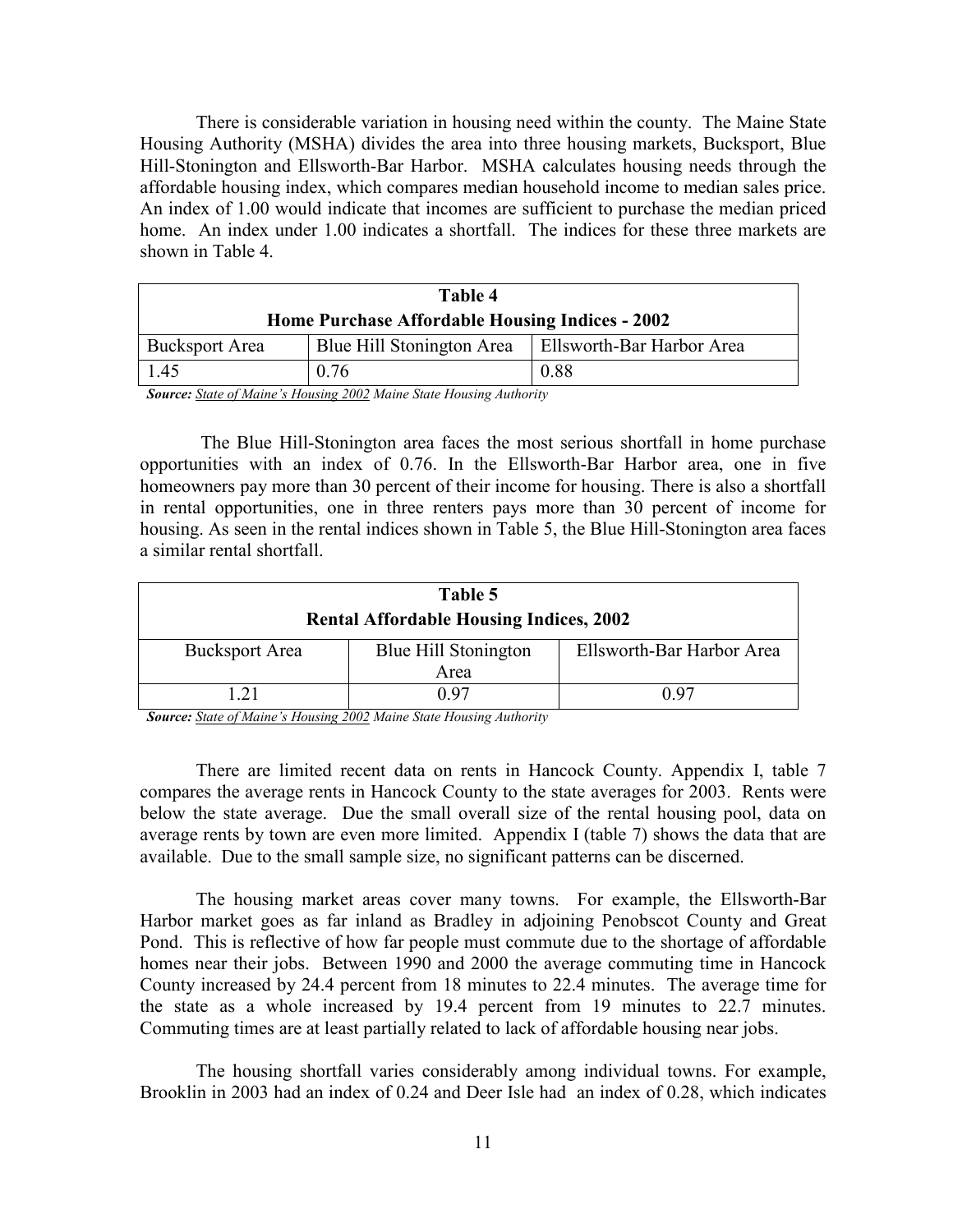a very tight housing market in these towns. The towns with the highest housing indices were Franklin, Bucksport and Orland (see Appendix I, Table 9). This indicates that these towns had the most affordable housing purchase opportunities for 2003. It should be noted that the index depends in part on the number of homes sold in a given year. If few homes were sold, the index for an individual town may be less representative. This is the reason that indices are not shown for certain towns where there were relatively few purchase opportunities.

Table 6 shows the number of year-round housing units in Hancock County increased by 15 percent between 1990 and 2000. This is a faster rate than the 10 percent growth shown among the year-round population. There seems to be a strong demand for second homes. In addition to planning for year-round home construction, towns need to anticipate the impacts of second home development. Seasonal homes can be converted to year round use and vice versa. This means that some communities with large numbers of second homes may become more popular as year-round communities. Public opinion surveys conducted in various towns by the HCPC show that many seasonal residents plan to retire to the town where their summer home is located. At the same time, island communities face continued challenges in maintaining their viability as year-round communities.

It is useful to estimate likely new home construction. The Maine State Planning Office has developed estimates for the projected number of dwelling units by the year 2015. These data are shown in Appendix I, Table 9. As seen all towns are expected to have an increase in the number of dwelling units even if their year-round population is projected to decrease. This is for two primary reasons. First, average household sizes are projected to decrease so more homes will be needed to serve the same number of people. Second, Hancock County is likely to continue to attract second homes.

The smaller, inland towns show the greatest percentage increases in the number of Ellsworth and Blue Hill are projected to have 337 and 306 more dwellings homes. respectively in the year 2015 than the State Planning Office estimated were in those communities on July 1, 2000. (It should be noted that these estimates may differ some from the U.S. Census counts.)

#### **VIII. Transportation**

#### **Traffic Volume and Congestion**

The Maine Department of Transportation has permanent traffic counters at two locations in Hancock County, on Route 1 west of Route 182 in Hancock and Route 3 at the Thompson Island Bridge in Trenton. These counters are used to record Hourly Traffic Patterns. From hourly patterns MDOT derives average annual daily traffic (AADT). Summer tourism in downeast Maine can account for a 50% to 100% increase in daily traffic over winter levels.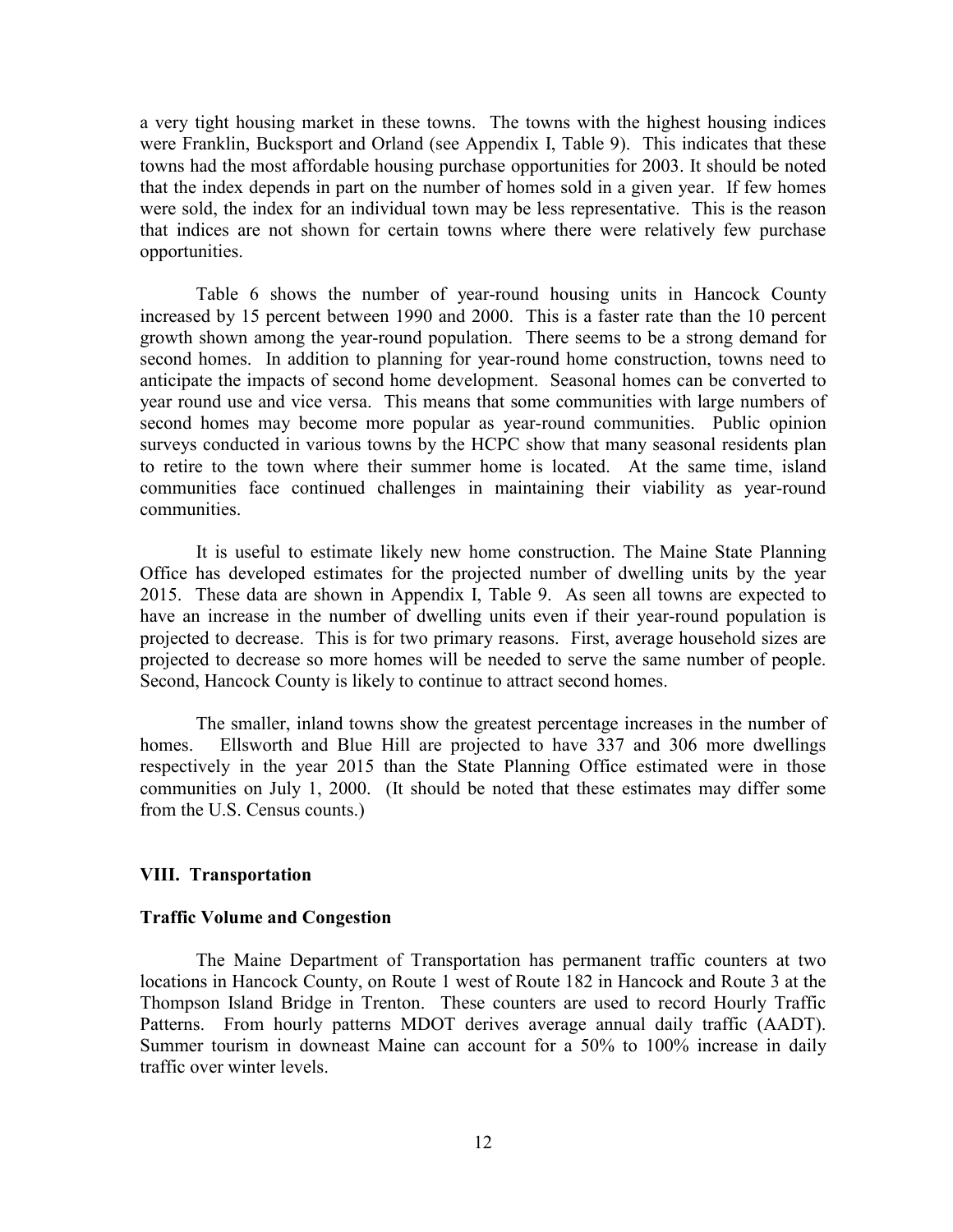Annual flows are shown on Table 6. While data before 1996 are not presently available, 1980 is used as a basis of comparison for Thompson Island and 1978 for Hancock. Traffic in both locations has doubled in roughly 20 years.

These figures do not reflect seasonal variations in traffic. In 1990 the average traffic in Hancock in January was 56 percent of the August By 1999, January volumes were 61 volumes. percent of August volumes. Due to a shift in the location of the Trenton counter, data for Route 3 are less reliable. However, the 1990 January count for the adjacent Bar Harbor site was 43 percent of the August count. The Trenton counts in 1999 were 34 percent of August levels.

Overall daily volumes in January for Bar Harbor Trenton increased from 4,549 to 8,549 in 1999. August volumes increased from 14,745 to 22,270. For Hancock, the January change was from 2,453 to 3,344. August volumes changed from Thus both winter and summer 4,375 to 14,212. volumes of traffic are increasing.

| Table 6<br><b>Change in Average Annual Daily</b><br><b>Traffic</b> |                       |      |             |  |  |  |  |
|--------------------------------------------------------------------|-----------------------|------|-------------|--|--|--|--|
|                                                                    | <b>Thompson</b>       |      | Hancock     |  |  |  |  |
| Year                                                               | <b>Island</b><br>AADT | Year | <b>AADT</b> |  |  |  |  |
| 1980                                                               | 6,259                 | 1978 | 5,068       |  |  |  |  |
| 1996                                                               |                       | 1996 |             |  |  |  |  |
|                                                                    | 12,139                |      | 11,075      |  |  |  |  |
| 1997                                                               | 12,324                | 1997 | 11,256      |  |  |  |  |
| 1998                                                               | 12,952                | 1998 | 11,187      |  |  |  |  |
| 1999                                                               | 13,396                | 1999 | 11,287      |  |  |  |  |
| 2000                                                               | 13,460                | 2000 | 11,387      |  |  |  |  |
| 2001                                                               | 14,410                | 2001 | $\ast$      |  |  |  |  |
| 2002                                                               | 14,280                | 2002 | $\ast$      |  |  |  |  |
| <i>*Figures Unavailable</i>                                        |                       |      |             |  |  |  |  |

**Source:** Permanent traffic counters, MDOT



This increased traffic flow has affected Hancock County in several ways. Increased traffic flow is not an issue per se. It is the seasonal deterioration in travel times resulting from congestion. First, as mentioned above, commuting times have increased. Second, traffic congestion has slowed delivery times for area trucks. A survey of trucking firms, as part of the 1999 Truck Route Study prepared for the MDOT Region II (Hancock and Washington Counties) Regional Transportation Advisory Committee, indicated that traffic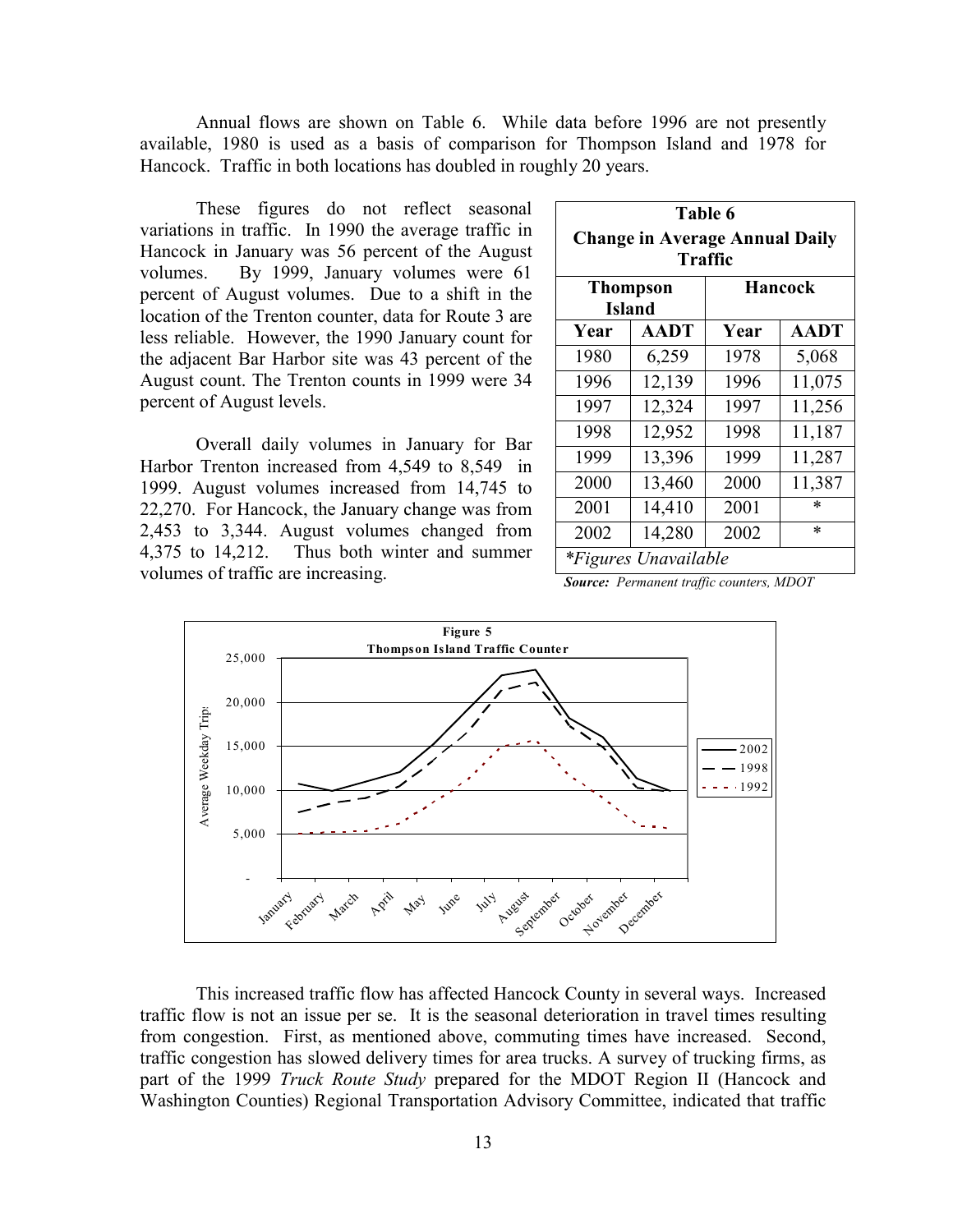congestion in the Ellsworth area was one major concern. Third, some area merchants have expressed concern that traffic congestion has made it difficult for customers to patronize their businesses due to the difficulty of exiting and returning to heavily traveled roads. Survey results from a 1995 Route 3 Corridor Study conducted by the MDOT shows that 52 percent of year-round residents and approximately 27 percent of visitors occasionally or often avoid patronizing local businesses due to congestion.

The MDOT rates all national, state highways and state-aid roads for "peak hour level of service". A rating of A indicates that prevailing conditions are very good, with little or no interruption of traffic. A rating of F, on the other extreme, indicates a road that is frequently congested to the point of gridlock. Most of Hancock County roads are rated A through C, indicating generally good conditions. As indicated on the level of service map, Route 1A in Dedham, Ellsworth, Trenton and Bar Harbor experiences significant periods of congestion. Sections of Route 1 in Bucksport, Orland, Ellsworth and Hancock also ranks relatively low. High Street in Ellsworth is rated F.



#### **Major Transportation Issues**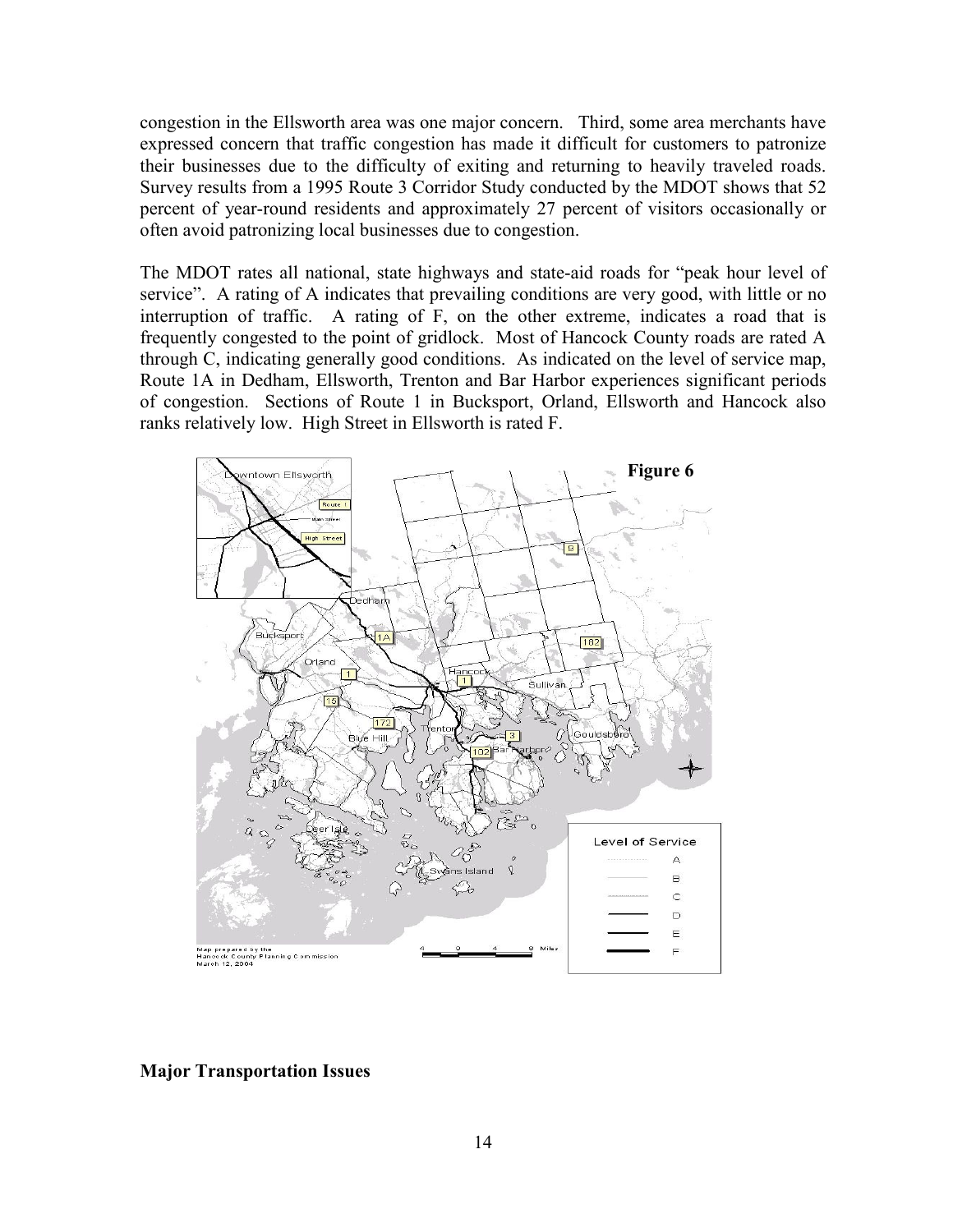Reports prepared for the Regional Transportation Advisory Committee and the Planning for Prosperity Symposium identify a number of transportation issues and opportunities:

- 1. Ridership on the *Island Explorer* bus system, which serves the MDI area in the summer, has far exceeded expectations. There are now preliminary discussions of extending this service into the shoulder season and off-season and also expanding its service area:
- 2. Freight movement is limited by seasonal posting of roads;
- 3. Concerns about improving access to the Bangor area and southern Maine have been expressed by towns in eastern Hancock and western Washington Counties;
- 4. Apart from a freight connection to Bucksport, there has been no rail service in Hancock County since 1985.
- 5. Land use and transportation decision-making are not consistently well-coordinated resulting in unanticipated problems such as unsafe highway entrances, failure to make optimum use of land and inefficiencies for service delivery.
- 6. A major study is underway to consider bus, bus rapid transit and light rail alternatives between Bangor and Bar Harbor using Route 1A, Route 3, sections of the Calais Branch rail corridor and a new alignment through Trenton. Restoration of the tracks between Bangor and Ellsworth would be a first step toward reestablishing freight connection from Bangor to Ellsworth, Franklin, Cherryfield and further Downeast. The MDOT is also considering construction of an intermodal passenger transportation center in Trenton that would link transit, automobiles, air and bicycles with a substantial park and ride facility and National Park Service visitor center.
- 7. The Hancock County Airport is currently engaged in updating the master plan. Additional planning and investment are essential to meet Federal safety guidelines and to attract a greater share of regional passenger air service.

#### IX. Crime

The FBI's Uniform Crime Reporting Program (UCR) provides crime counts for the nation, which can be broken down for regions, states, counties, cities and towns. Major categories of offense classification are the same for both national and state levels.

A clear trends regarding crime is difficult to determine from the UCR for the sevenyear period. The state as a whole experienced a decrease in crime during five of the seven years, while Hancock County experienced a decrease during 4 of those years.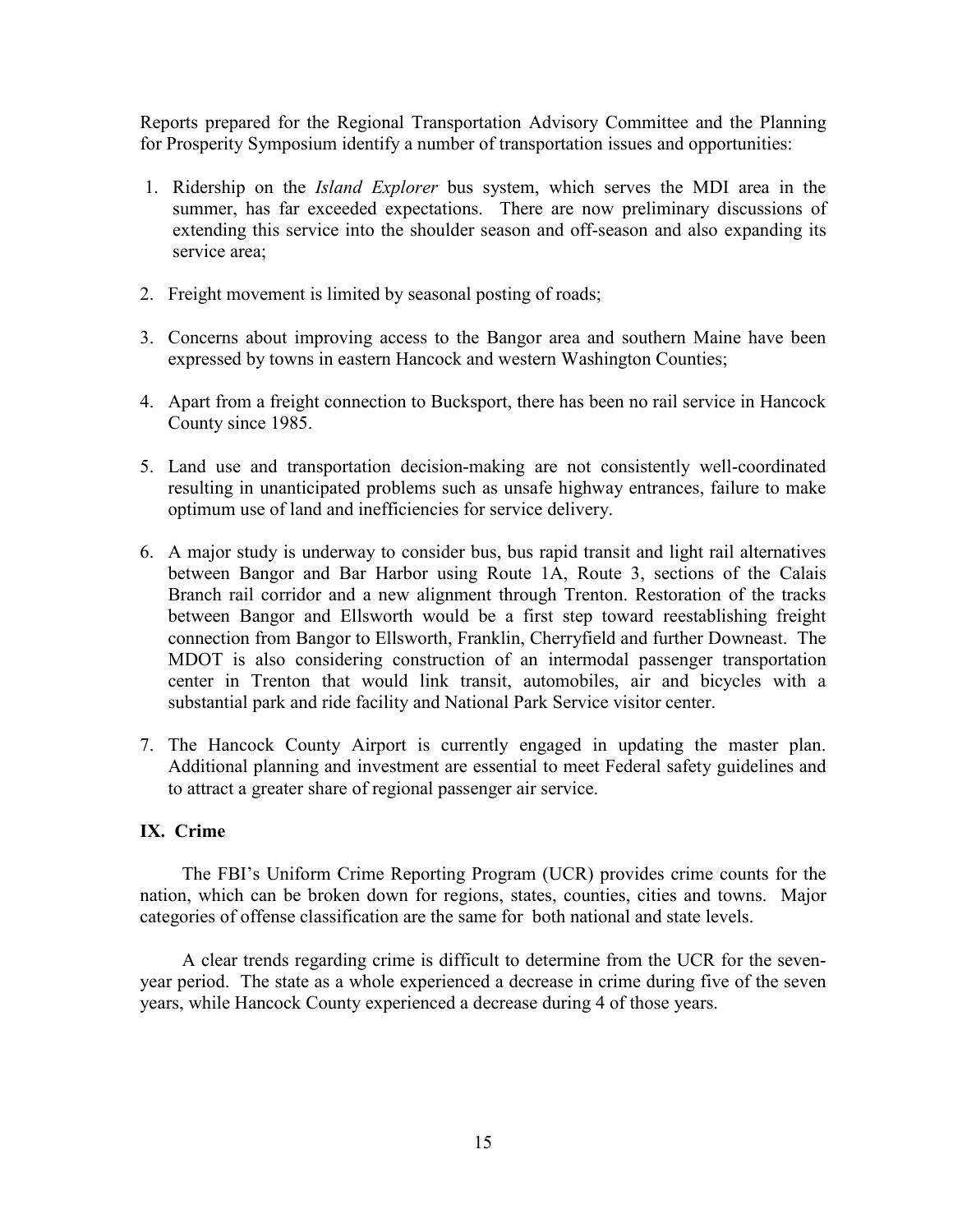| Table 7                                   |                                                              |         |          |          |             |           |          |          |
|-------------------------------------------|--------------------------------------------------------------|---------|----------|----------|-------------|-----------|----------|----------|
| <b>Total Crime Rate Changes 1995-2002</b> |                                                              |         |          |          |             |           |          |          |
|                                           | 1995<br>2000<br>2001<br>1996<br>1997<br>1998<br>1999<br>2002 |         |          |          |             |           |          |          |
| Maine                                     |                                                              | $1.7\%$ | $-7.1\%$ | $-2.6\%$ | $1 - 5.6\%$ | $-6.9\%$  | $3.7\%$  | $-0.8\%$ |
| <b>Hancock County</b>                     |                                                              | $2.0\%$ | $-0.2\%$ | $4.3\%$  | $4.2\%$     | $-11.2\%$ | $-2.2\%$ | $-3.3\%$ |

Source: Uniform Crime Reports

Juvenile arrests for drug law violations increased dramatically during the 1990s. The statewide and county increases in youth drug violations and increasing drop-out rates in several regional high schools may both result from increased drug use.

Figure 7



Source: Dept. of Public Safety - Uniform Crime Reporting

## IX. Health

Major factors affecting health in Hancock County include aging, smoking, sedentary lifestyles, poor nutrition and consequential increases in overweight and obese residents.

## **Aging**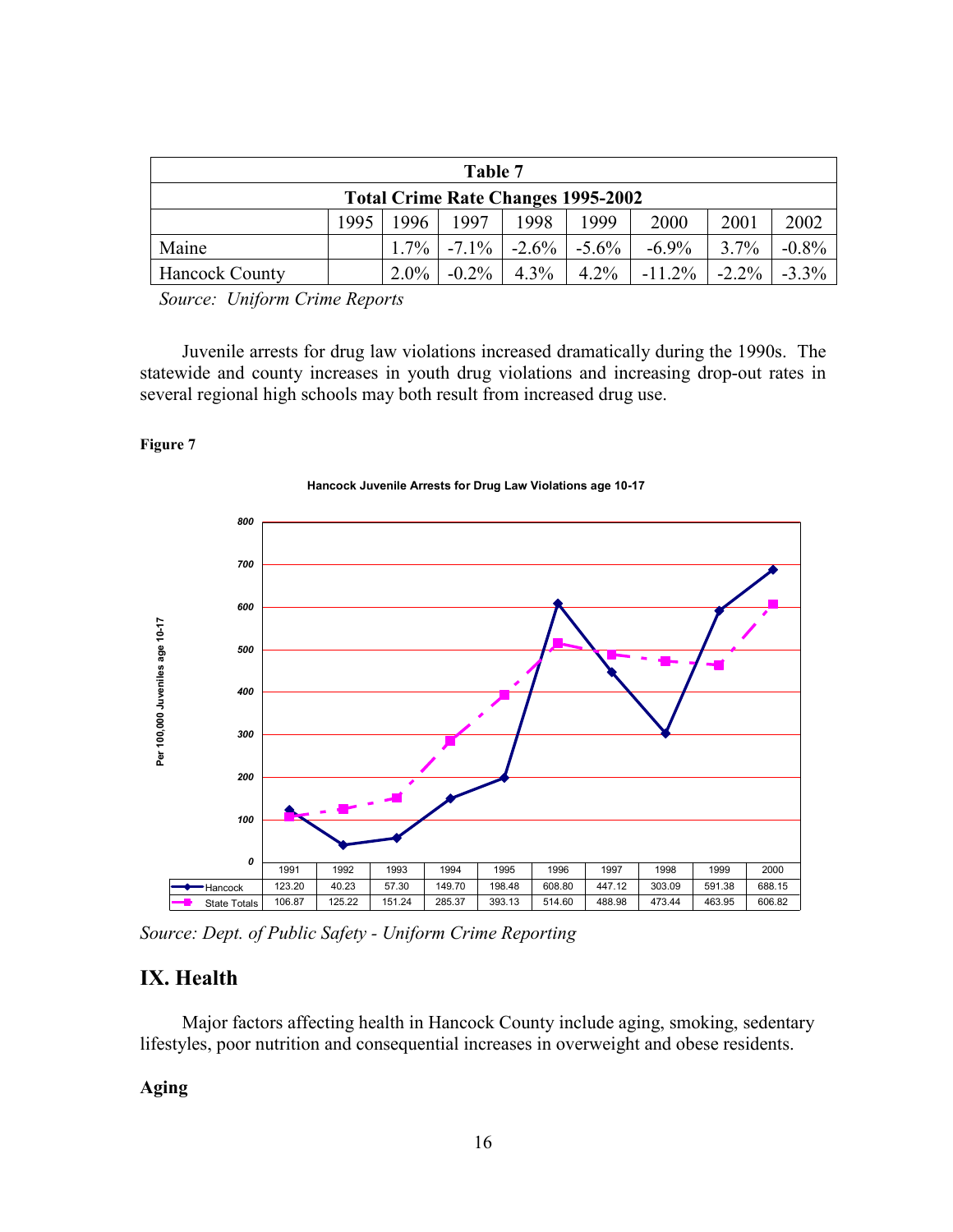Hancock County, like much of Maine, is aging rapidly. This effect is compounded in Hancock County where birth rates are low and in-migration is significantly composed of early retirees and empty-nesters. These patterns produced the unusual patterns in the 1990's of 10 percent population growth at the same time that deaths outnumbered births and school enrollments declined. An aging population consumes more health care, including higher incidence of multiple-chronic diseases, particularly heart disease, diabetes and disability.

#### **Smoking**

Promising data in 2002 and 2003 suggest that youth smoking in Hancock County has begun to decline. In 2000 23% of Maine adults and 29% of youth report that they smoked in the last 30 days. Between 1990 and 2000 adult smoking rates declined slowly, with no change in the last three years. Young adults continue to smoke more than older adults. Some studies attribute declining smoking rates on higher prices for tobacco products while others note the importance of education. (Source: CDC Behavior Risk Factor Surveillance System, 2000)

#### **Sedentary Lifestyles**

Hancock County data indicate that less than half of adults exercise regularly. This problem has environmental and behavioral causes. Hancock County has relatively few indoor facilities for exercise during the winter and few roads have shoulders for safe walking and bicycling. State trends show improvements in self-reports of regular physical activity. (Source: Behavioral Risk Factor Surveillance System, 2000)

#### **Nutrition**

State of Maine data indicate that consumption of fruit and vegetables declined. The number of persons reporting consuming fruits and vegetables declined by 1.9 percent from 1998 to 2000. Education, income and age contribute to consuming more fruits and vegetables. (Source: Maine Department of Human Services, Bureau of Health Behavior Risk Factor Surveillance System. http://apps.nccd.cdc.gov/brfss.)

#### **Weight and Obesity**

Current data suggest that overweight and obesity rates have increased substantially among young people. Maine's obesity rates for adults have risen from 12.2% in 1990 to 20% in 2000. Obesity is overtaking tobacco as the number one health threat in Maine. (Source: Behavioral Risk Factor Surveillance System, 2000)

#### **Access to Health Care**

Hancock County (80%) significantly lags behind Maine (87%) and the US (89%) in the percent of population covered by health care insurance. Factors contributing to low coverage include seasonality of jobs, a large share of small employers and high rates of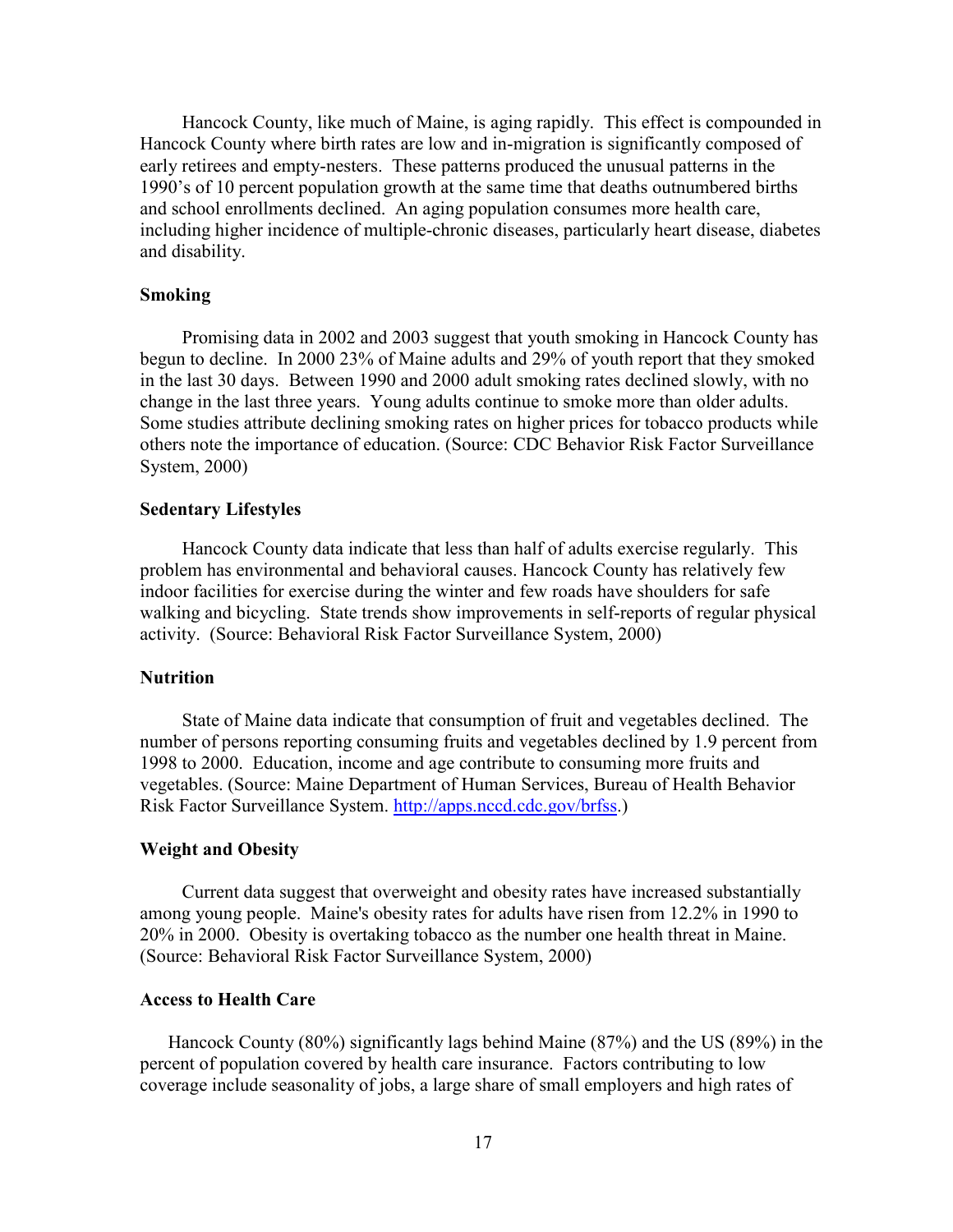self-employment. (Source: Public Health Resource Group Eastern Maine Healthcare Community Needs Assessment, 2002)

#### **Programs to Improve Public Health**

Hancock County has taken a lead in regional cooperation in promoting healthy communities. Early interventions by area hospitals and the Downeast Health Services have paid large dividends, reducing high rates of teen pregnancy and low birth weight babies to extremely low rates. More recently a regional dental clinic has opened in Ellsworth to begin to address serious dental health problems among the region's uninsured populations. Healthy Hancock, www.healthyhancock.org, is a coalition of three Healthy Maine Partners, three healthy communities groups, area schools and non-profit organizations to coordinate and promote broad array of planning and educational activities throughout the county.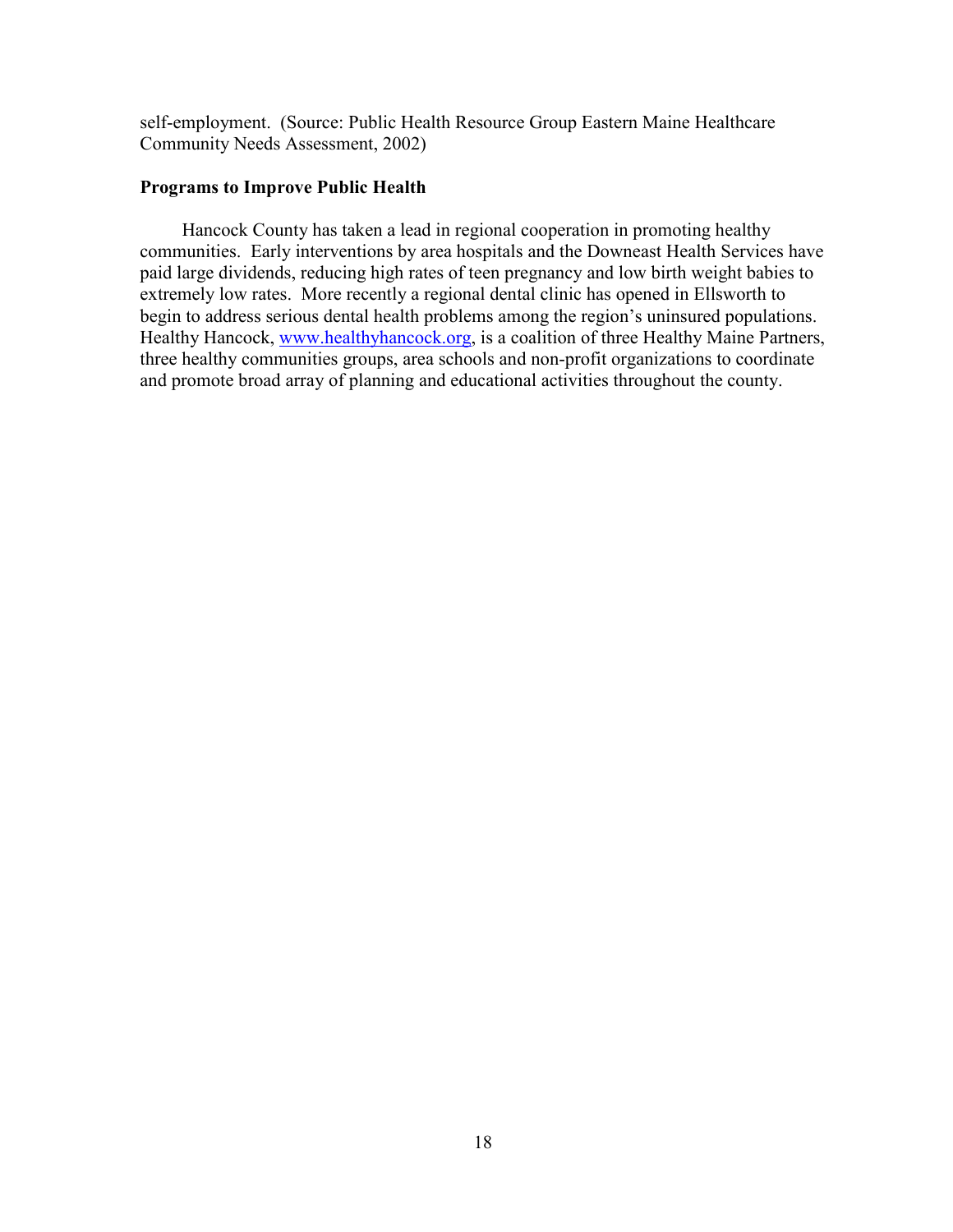# **APPENDIX I:**

# TOWN BY TOWN TABLES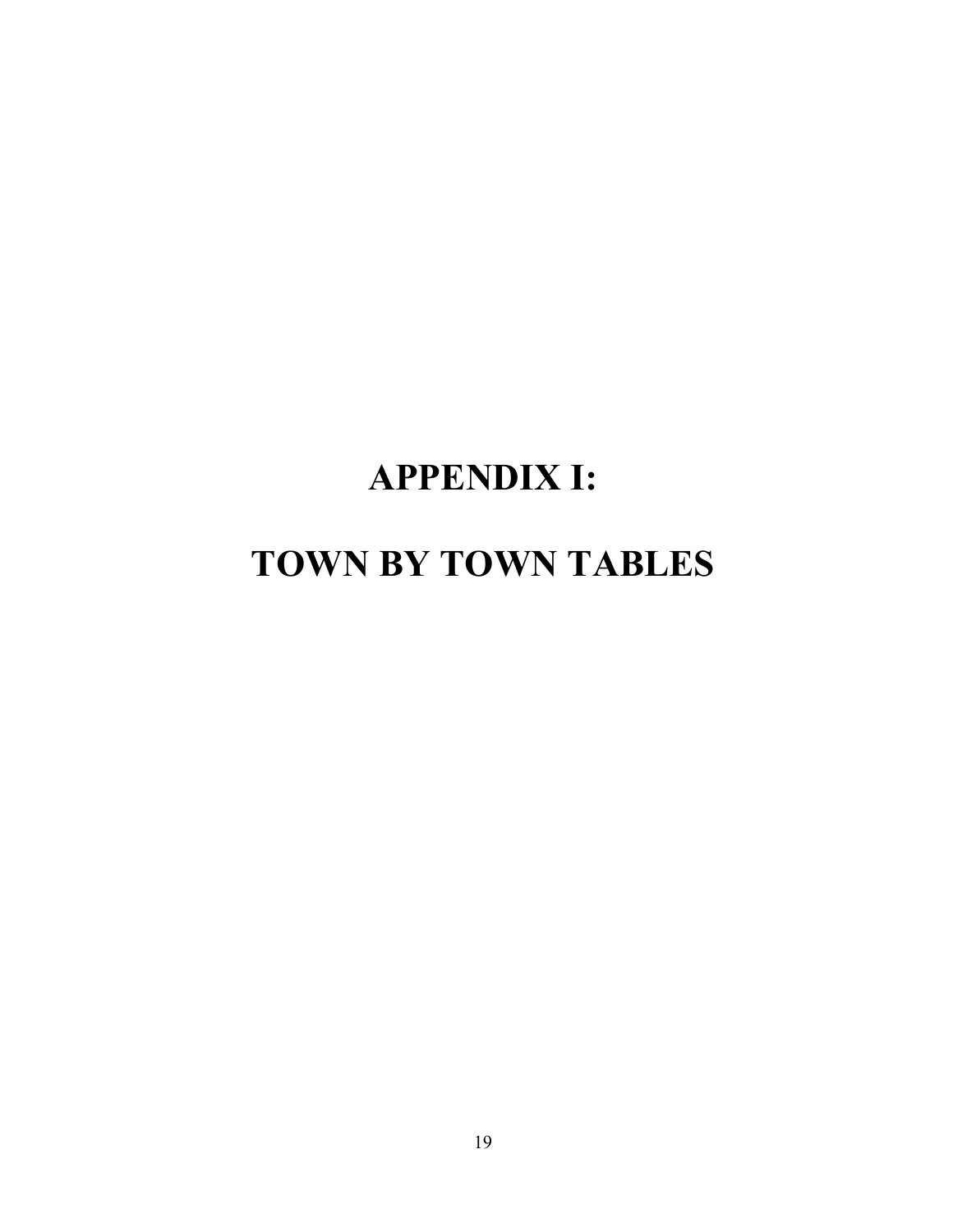| <b>CHANGE IN YEAR-ROUND POPULATION</b><br>HANCOCK COUNTY, 1970-2000<br>Population<br>Population<br>Population<br><b>Town</b><br><b>Populatio</b><br><b>Numeric</b><br>1980<br>1990<br>2000<br>Change<br>n<br>1970<br>1970-2000<br>148<br>203<br>226<br>82<br>Amherst<br>230<br>110<br>82<br>121<br>$\overline{2}$<br>49<br>Aurora<br><b>Bar Harbor</b><br>3,716<br>4,124<br>4,443<br>4,820<br>1,104 | Percent<br>Change<br>1970-<br>2000 |
|-----------------------------------------------------------------------------------------------------------------------------------------------------------------------------------------------------------------------------------------------------------------------------------------------------------------------------------------------------------------------------------------------------|------------------------------------|
|                                                                                                                                                                                                                                                                                                                                                                                                     |                                    |
|                                                                                                                                                                                                                                                                                                                                                                                                     | 55.4%                              |
|                                                                                                                                                                                                                                                                                                                                                                                                     |                                    |
|                                                                                                                                                                                                                                                                                                                                                                                                     |                                    |
|                                                                                                                                                                                                                                                                                                                                                                                                     |                                    |
|                                                                                                                                                                                                                                                                                                                                                                                                     | 68.1%                              |
|                                                                                                                                                                                                                                                                                                                                                                                                     | 29.7%<br>74.8%<br>40.6%            |
|                                                                                                                                                                                                                                                                                                                                                                                                     |                                    |
| <b>Blue Hill</b><br>1,367<br>1,644<br>1,941<br>2,390<br>1,023                                                                                                                                                                                                                                                                                                                                       |                                    |
| 598<br>785<br><b>Brooklin</b><br>619<br>841<br>243                                                                                                                                                                                                                                                                                                                                                  |                                    |
| <b>Brooksville</b><br>753<br>238<br>673<br>760<br>911                                                                                                                                                                                                                                                                                                                                               | 35.4%                              |
| 3,756<br>4,345<br><b>Bucksport</b><br>4,825<br>4,908<br>1,152                                                                                                                                                                                                                                                                                                                                       | 30.7%                              |
| Castine<br>1,080<br>1,304<br>1,161<br>1,343<br>263                                                                                                                                                                                                                                                                                                                                                  | 24.4%                              |
| 128<br>Cranberry Isles<br>186<br>198<br>189<br>$-58$                                                                                                                                                                                                                                                                                                                                                | $-31.2%$                           |
| 522<br>841<br>Dedham<br>1,229<br>1,422<br>900                                                                                                                                                                                                                                                                                                                                                       | 172.4%                             |
| Deer Isle<br>1,211<br>423<br>1,492<br>1,876<br>665                                                                                                                                                                                                                                                                                                                                                  | 54.9%                              |
| Eastbrook<br>188<br>289<br>262<br>370<br>182                                                                                                                                                                                                                                                                                                                                                        | 96.8%                              |
| 5,179<br>6,456<br>Ellsworth<br>4,603<br>5,975<br>1,853                                                                                                                                                                                                                                                                                                                                              | 40.3%                              |
| Franklin<br>708<br>979<br>1,370<br>662<br>1,141                                                                                                                                                                                                                                                                                                                                                     | 93.5%                              |
| Frenchboro<br>56<br>43<br>38<br>$-18$<br>44                                                                                                                                                                                                                                                                                                                                                         | $-32.1%$                           |
| 1,574<br>Gouldsboro<br>1,310<br>1,986<br>1,941<br>631                                                                                                                                                                                                                                                                                                                                               | 48.2%                              |
| <b>Great Pond</b><br>43<br>45<br>59<br>47<br>$\overline{4}$                                                                                                                                                                                                                                                                                                                                         | 9.3%                               |
| Hancock<br>1,070<br>1,409<br>1,757<br>2,147<br>1,077                                                                                                                                                                                                                                                                                                                                                | 100.7%                             |
| 615<br>953<br>1,311<br>880<br>Lamoine<br>1,495                                                                                                                                                                                                                                                                                                                                                      | 143.1%                             |
| 108<br>168<br>270<br>414<br>306<br>Mariaville                                                                                                                                                                                                                                                                                                                                                       | 283.3%                             |
| 2,063<br><b>Mount Desert</b><br>1,659<br>1,899<br>2,109<br>450                                                                                                                                                                                                                                                                                                                                      | 27.1%                              |
| Orland<br>824<br>1,307<br>1,645<br>1,805<br>2,134                                                                                                                                                                                                                                                                                                                                                   | 63.3%                              |
| 33<br>47<br>72<br>Osborn<br>69<br>36                                                                                                                                                                                                                                                                                                                                                                | 109.1%                             |
| Otis<br>123<br>307<br>355<br>543<br>420                                                                                                                                                                                                                                                                                                                                                             | 341.5%                             |
| 558<br>Penobscot<br>786<br>1,104<br>1,131<br>1,344                                                                                                                                                                                                                                                                                                                                                  | 71.0%                              |
| 578<br>Sedgwick<br>795<br>905<br>1,102<br>524                                                                                                                                                                                                                                                                                                                                                       | 90.7%                              |
| 199<br>295<br>290<br>276<br>91<br>Sorrento                                                                                                                                                                                                                                                                                                                                                          | 45.7%                              |
| 309<br>1,657<br>1,855<br>1,952<br>1,966<br>Southwest Harbor                                                                                                                                                                                                                                                                                                                                         | 18.6%                              |
| 1,291<br>1,273<br>1,252<br>1,152<br>$-139$<br>Stonington                                                                                                                                                                                                                                                                                                                                            | $-10.8%$                           |
| Sullivan<br>824<br>967<br>1,118<br>1,185<br>361                                                                                                                                                                                                                                                                                                                                                     | 43.8%                              |
| 623<br>894<br>1,004<br>1,361<br>738<br>Surry                                                                                                                                                                                                                                                                                                                                                        | 118.5%                             |
| Swan's Island<br>323<br>337<br>348<br>327<br>4                                                                                                                                                                                                                                                                                                                                                      | 1.2%                               |
| 1,222<br>526<br>1,529<br>1,003<br>1,324<br>Tremont                                                                                                                                                                                                                                                                                                                                                  | 52.4%                              |
| 392<br>718<br>978<br>1,060<br>1,370<br>Trenton                                                                                                                                                                                                                                                                                                                                                      | 249.5%                             |
| 559<br>515<br>533<br>96<br>437<br>Verona                                                                                                                                                                                                                                                                                                                                                            | 22.0%                              |
| 186<br>276<br>Waltham<br>167<br>306<br>139                                                                                                                                                                                                                                                                                                                                                          | 83.2%                              |
| Winter Harbor<br>1,028<br>1,120<br>1,157<br>988<br>$-40$                                                                                                                                                                                                                                                                                                                                            | $-3.9%$                            |
| <b>Hancock County*</b><br>34,505<br>41,950<br>51,791<br>46,948<br>17,286                                                                                                                                                                                                                                                                                                                            | 50.1%                              |
| *Note: Includes unorganized territories                                                                                                                                                                                                                                                                                                                                                             |                                    |
| <b>Source:</b> US Census                                                                                                                                                                                                                                                                                                                                                                            |                                    |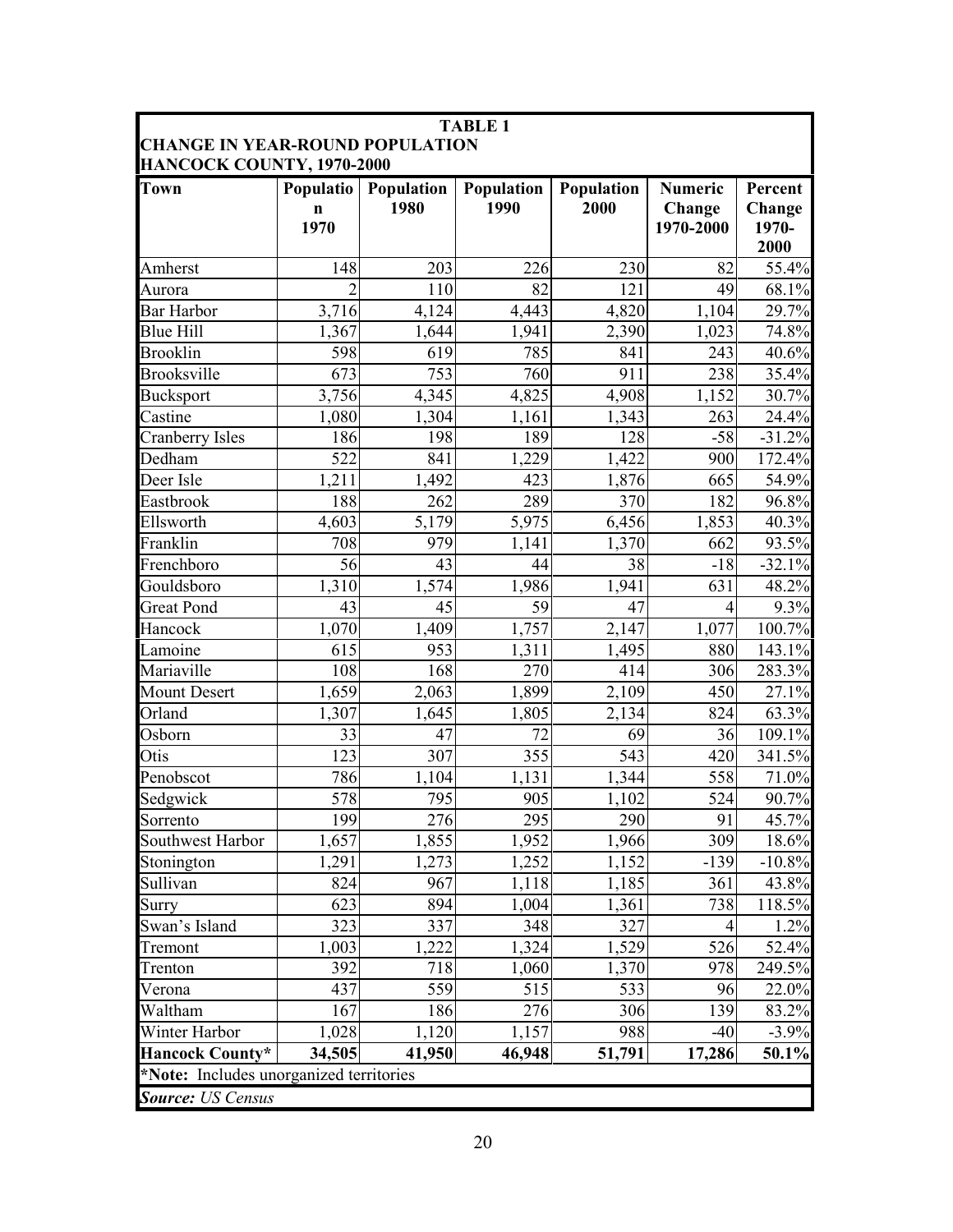| <b>TABLE 2</b><br>PROJECTED YEAR ROUND POPULATION<br>HANCOCK COUNTY, 2000-2015 |                    |                                 |                                       |                      |  |  |
|--------------------------------------------------------------------------------|--------------------|---------------------------------|---------------------------------------|----------------------|--|--|
| <b>Town</b>                                                                    | Population<br>2000 | Projected<br>Population<br>2015 | <b>Numeric</b><br>Change<br>2000-2015 | %Change<br>2000-2015 |  |  |
| Amherst                                                                        | 230                | 277                             | 47                                    | 20.4%                |  |  |
| Aurora                                                                         | 121                | 178                             | 57                                    | 47.1%                |  |  |
| <b>Bar Harbor</b>                                                              | 4,820              | 5,348                           | 528                                   | 11.0%                |  |  |
| <b>Blue Hill</b>                                                               | 2,390              | 3,000                           | 610                                   | 25.5%                |  |  |
| <b>Brooklin</b>                                                                | 841                | 949                             | 108                                   | 12.8%                |  |  |
| <b>Brooksville</b>                                                             | 911                | 1,123                           | 212                                   | 23.3%                |  |  |
| Bucksport                                                                      | 4,908              | $\overline{5,157}$              | 249                                   | 5.1%                 |  |  |
| Castine                                                                        | 1,343              | 1,700                           | 357                                   | 26.6%                |  |  |
| Cranberry Isles                                                                | 128                | 109                             | $-19$                                 | $-14.8%$             |  |  |
| Dedham                                                                         | 1,422              | 1,677                           | 255                                   | 17.9%                |  |  |
| Deer Isle                                                                      | 1,876              | 1,994                           | 118                                   | 6.3%                 |  |  |
| Eastbrook                                                                      | 370                | 472                             | 102                                   | 27.6%                |  |  |
| Ellsworth                                                                      | 6,456              | 7,019                           | 563                                   | 8.7%                 |  |  |
| Franklin                                                                       | 1,370              | 1,638                           | 268                                   | 19.6%                |  |  |
| Frenchboro                                                                     | $\overline{38}$    | 43                              | 5                                     | 13.2%                |  |  |
| Gouldsboro                                                                     | 1,941              | 2,087                           | 146                                   | 7.5%                 |  |  |
| <b>Great Pond</b>                                                              | 47                 | 46                              | $-1$                                  | $-2.1\%$             |  |  |
| Hancock                                                                        | 2,147              | 2,559                           | 412                                   | 19.2%                |  |  |
| Lamoine                                                                        | 1,495              | 1,695                           | 200                                   | 13.4%                |  |  |
| Mariaville                                                                     | 414                | 641                             | 227                                   | 54.8%                |  |  |
| <b>Mount Desert</b>                                                            | 2,109              | 2,346                           | 237                                   | 11.2%                |  |  |
| Orland                                                                         | 2,134              | 2,488                           | 354                                   | 16.6%                |  |  |
| Osborn                                                                         | 69                 | 77                              | 8                                     | 11.6%                |  |  |
| Otis                                                                           | 543                | 804                             | 261                                   | 48.1%                |  |  |
| Penobscot                                                                      | 1,344              | 1,584                           | 240                                   | 17.9%                |  |  |
| Sedgwick                                                                       | 1,102              | 1,310                           | 208                                   | 18.9%                |  |  |
| Sorrento                                                                       | 290                | 313                             | 23                                    | 7.9%                 |  |  |
| Southwest Harbor                                                               | 1,966              | 2,060                           | 94                                    | 4.8%                 |  |  |
| Stonington                                                                     | 1,152              | 1,102                           | $-50$                                 | $-4.3\%$             |  |  |
| Sullivan                                                                       | 1,185              | 1,280                           | 95                                    | 8.0%                 |  |  |
| Surry                                                                          | 1,361              | 1,791                           | 430                                   | 31.6%                |  |  |
| Swan's Island                                                                  | 327                | 323                             | -4                                    | $-1.2\%$             |  |  |
| Tremont                                                                        | 1,529              | 1,790                           | 261                                   | 17.1%                |  |  |
| Trenton                                                                        | 1,370              | 1,738                           | 368                                   | 26.9%                |  |  |
| Verona                                                                         | 533                | 577                             | 44                                    | 8.3%                 |  |  |
| Waltham                                                                        | 306                | 350                             | 44                                    | 14.4%                |  |  |
| Winter Harbor                                                                  | 988                | 924                             | $-64$                                 | $-6.5\%$             |  |  |
| <b>Hancock County*</b>                                                         | 51,791             | 58,741                          | 6,950                                 | $13.4\%$             |  |  |
| *Note: Includes unorganized territories                                        |                    |                                 |                                       |                      |  |  |
| <b>Source:</b> US Census as compiled by the HCPC                               |                    |                                 |                                       |                      |  |  |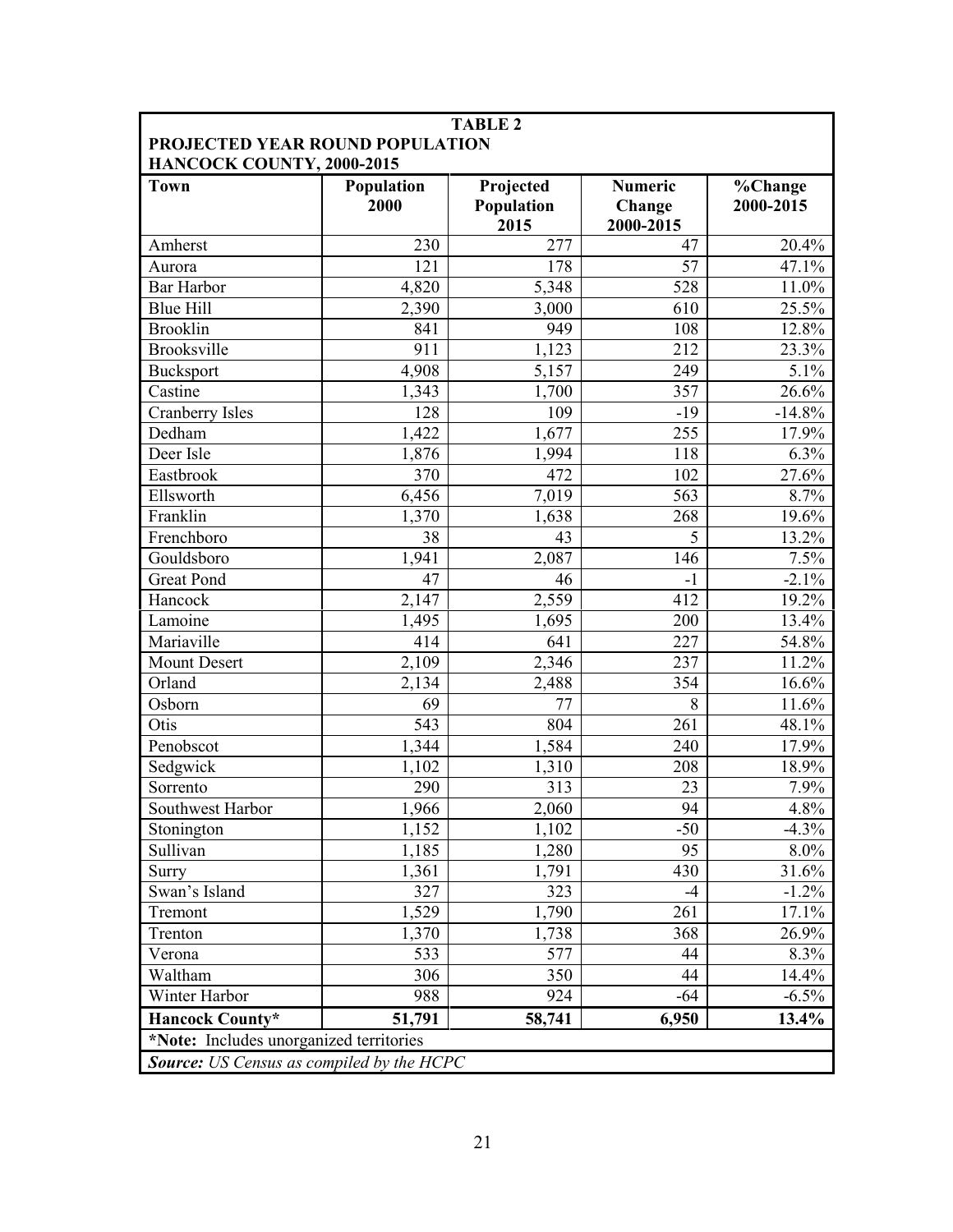| <b>TABLE 3</b><br><b>CHANGE IN MEDIAN HOUSEHOLD INCOME</b> |          |          |                      |         |                           |  |  |
|------------------------------------------------------------|----------|----------|----------------------|---------|---------------------------|--|--|
| HANCOCK COUNTY, 1990-2000<br><b>Town</b>                   | 1990     | 2000     | Change               | Percent | Percent                   |  |  |
|                                                            |          |          |                      | Change  | Change                    |  |  |
|                                                            |          |          |                      |         | adjusted for<br>inflation |  |  |
| Amherst                                                    | \$23,958 | \$26,042 | \$2,084              | 8.7%    | $-17.7%$                  |  |  |
| Aurora                                                     | \$17,500 | \$26,250 | \$8,750              | 50.0%   | 13.6%                     |  |  |
| Bar Harbor                                                 | \$28,100 | \$37,481 | \$9,381              | 33.4%   | 1.0%                      |  |  |
| <b>Blue Hill</b>                                           | \$26,134 | \$31,484 | \$5,350              | 20.5%   | $-8.7%$                   |  |  |
| <b>Brooklin</b>                                            | \$20,875 | \$36,786 | \$15,911             | 76.2%   | 33.5%                     |  |  |
| <b>Brooksville</b>                                         | \$21,154 | \$36,458 | \$15,304             | 72.3%   | 30.6%                     |  |  |
| <b>Bucksport</b>                                           | \$26,265 | \$34,812 | \$8,547              | 32.5%   | 0.4%                      |  |  |
| Castine                                                    | \$35,104 | \$46,250 | \$11,146             | 31.8%   | $-0.2%$                   |  |  |
| Cranberry Isles                                            | \$20,417 | \$39,063 | \$18,646             | 91.3%   | 44.9%                     |  |  |
| Dedham                                                     | \$32,237 | \$47,917 | \$15,680             | 48.6%   | 12.6%                     |  |  |
| Deer Isle                                                  | \$21,852 | \$32,826 | \$10,974             | 50.2%   | 13.8%                     |  |  |
| Eastbrook                                                  | \$25,147 | \$31,667 | \$6,520              | 25.9%   | $-4.6%$                   |  |  |
| Ellsworth                                                  | \$23,469 | \$35,938 | \$12,469             | 53.1%   | 16.0%                     |  |  |
| Franklin                                                   | \$25,417 | \$32,070 | \$6,653              | 26.2%   | $-4.4%$                   |  |  |
| Frenchboro                                                 | \$16,875 | \$38,125 | $\overline{$}21,250$ | 125.9%  | 71.2%                     |  |  |
| Gouldsboro                                                 | \$24,617 | \$36,542 | \$11,925             | 48.4%   | 12.5%                     |  |  |
| <b>Great Pond</b>                                          | \$30,417 | \$32,083 | \$1,666              | 5.5%    | $-20.1%$                  |  |  |
| Hancock                                                    | \$23,011 | \$32,778 | \$9,767              | 42.4%   | 7.9%                      |  |  |
| Lamoine                                                    | \$30,625 | \$39,783 | \$9,158              | 29.9%   | $-1.6%$                   |  |  |
| Mariaville                                                 | \$24,205 | \$31,250 | \$7,045              | 29.1%   | $-2.2%$                   |  |  |
| <b>Mount Desert</b>                                        | \$31,019 | \$41,321 | \$10,302             | 33.2%   | 0.9%                      |  |  |
| Orland                                                     | \$30,726 | \$39,345 | \$8,619              | 28.1%   | $-3.0\%$                  |  |  |
| Osborn                                                     | \$19,750 | \$33,750 | \$14,000             | 70.9%   | 29.5%                     |  |  |
| Otis                                                       | \$31,094 | \$36,250 | \$5,156              | 16.6%   | $-11.7%$                  |  |  |
| Penobscot                                                  | \$25,391 | \$37,232 | \$11,841             | 46.6%   | 11.1%                     |  |  |
| Sedgwick                                                   | \$20,074 | \$35,000 | \$14,926             | 74.4%   | 32.1%                     |  |  |
| Sorrento                                                   | \$19,792 | \$42,125 | \$22,333             | 112.8%  | 61.2%                     |  |  |
| Southwest Harbor                                           | \$25,290 | \$36,555 | \$11,265             | 44.5%   | 9.5%                      |  |  |
| Stonington                                                 | \$19,038 | \$28,394 | \$9,356              | 49.1%   | 13.0%                     |  |  |
| Sullivan                                                   | \$20,815 | \$31,509 | \$10,694             | 51.4%   | 14.7%                     |  |  |
| <b>Surry</b>                                               | \$28,194 | \$39,932 | \$11,738             | 41.6%   | 7.3%                      |  |  |
| Swan's Island                                              | \$17,639 | \$28,438 | \$10,799             | 61.2%   | 22.1%                     |  |  |
| Tremont                                                    | \$26,012 | \$36,750 | \$10,738             | 41.3%   | 7.0%                      |  |  |
| Trenton                                                    | \$29,760 | \$34,808 | \$5,048              | 17.0%   | $-11.4%$                  |  |  |
| Verona                                                     | \$30,000 | \$41,827 | \$11,827             | 39.4%   | 5.6%                      |  |  |
| Waltham                                                    | \$23,472 | \$39,167 | \$15,695             | 66.9%   | 26.4%                     |  |  |
| Winter Harbor                                              | \$19,712 | \$28,751 | \$9,039              | 45.9%   | 10.5%                     |  |  |
| <b>Hancock</b>                                             | \$25,847 | \$37,240 | \$11,393             | 44.1%   | $9.2\%$                   |  |  |
| County*                                                    |          |          |                      |         |                           |  |  |
| *Note: Includes unorganized territories                    |          |          |                      |         |                           |  |  |
| <b>Source:</b> U.S. Census as compiled by the HCPC         |          |          |                      |         |                           |  |  |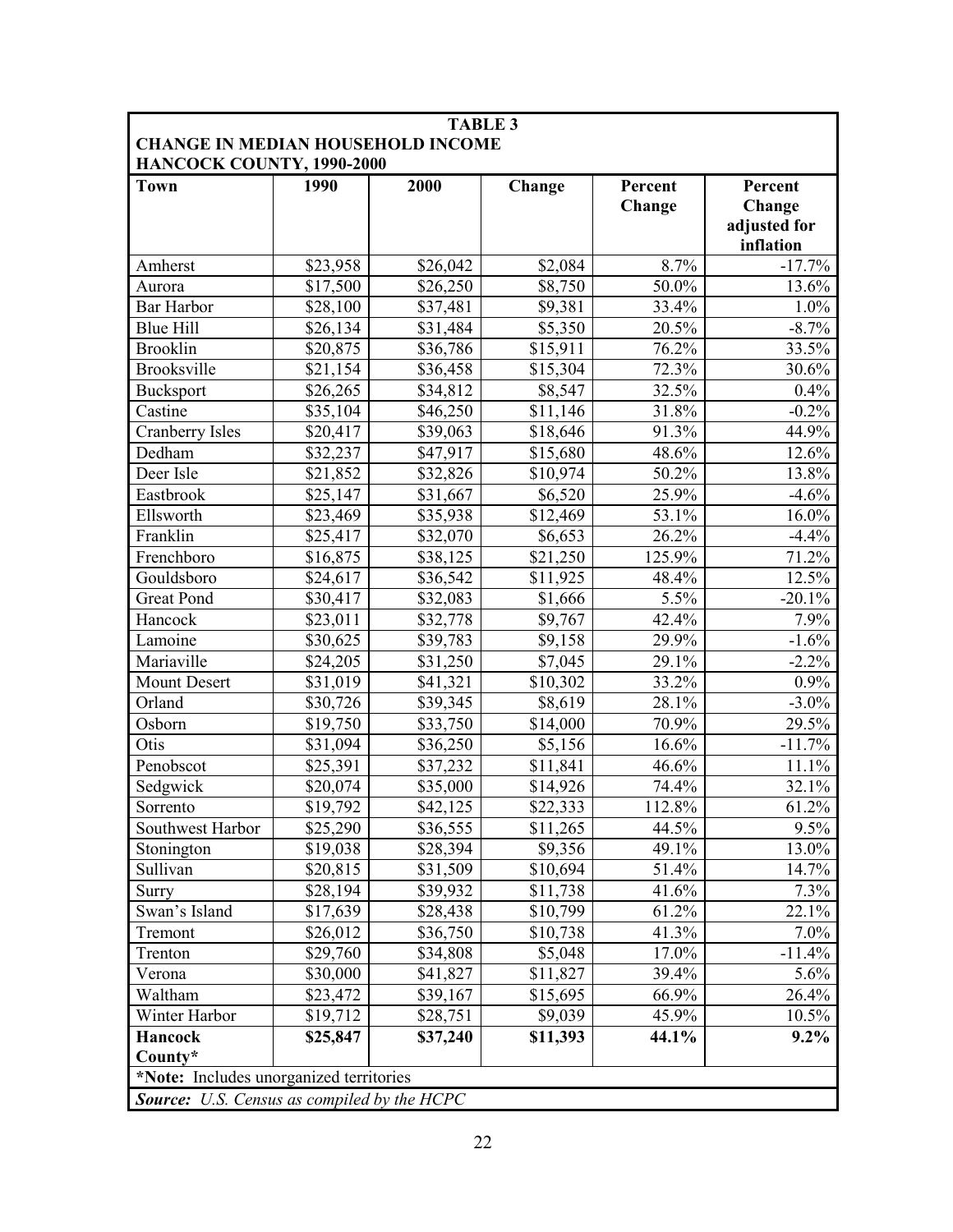| <b>TABLE 4</b><br><b>CHANGE IN POVERTY RATE</b> |         |       |           |  |  |  |
|-------------------------------------------------|---------|-------|-----------|--|--|--|
| HANCOCK COUNTY, 1990-2000                       |         |       |           |  |  |  |
| <b>Town</b>                                     | 1990    | 2000  | %Change   |  |  |  |
| Amherst                                         | 8.7%    | 14.9% | 71.3%     |  |  |  |
| Aurora                                          | 4.1%    | 14.0% | 241.5%    |  |  |  |
| <b>Bar Harbor</b>                               | 8.7%    | 8.9%  | 2.3%      |  |  |  |
| <b>Blue Hill</b>                                | 9.3%    | 13.5% | 45.2%     |  |  |  |
| <b>Brooklin</b>                                 | 13.9%   | 12.7% | $-8.6%$   |  |  |  |
| <b>Brooksville</b>                              | 17.0%   | 9.7%  | $-42.9%$  |  |  |  |
| <b>Bucksport</b>                                | 8.7%    | 10.8% | 24.1%     |  |  |  |
| Castine                                         | 9.6%    | 12.0% | 25.0%     |  |  |  |
| Cranberry Isles                                 | 20.9%   | 13.3% | $-36.4%$  |  |  |  |
| Dedham                                          | 7.9%    | 5.2%  | $-34.2%$  |  |  |  |
| Deer Isle                                       | 8.7%    | 8.8%  | 1.1%      |  |  |  |
| Eastbrook                                       | $9.0\%$ | 15.2% | 68.9%     |  |  |  |
| Ellsworth                                       | 9.0%    | 9.2%  | 2.2%      |  |  |  |
| Franklin                                        | 7.4%    | 15.9% | 114.9%    |  |  |  |
| Frenchboro                                      | 19.0%   | 7.1%  | $-62.6%$  |  |  |  |
| Gouldsboro                                      | 12.0%   | 10.4% | $-13.3%$  |  |  |  |
| <b>Great Pond</b>                               | 2.5%    | 4.8%  | 92.0%     |  |  |  |
| Hancock                                         | 9.2%    | 9.9%  | 7.6%      |  |  |  |
| Lamoine                                         | 8.1%    | 8.8%  | 8.6%      |  |  |  |
| Mariaville                                      | 5.2%    | 12.4% | 138.5%    |  |  |  |
| <b>Mount Desert</b>                             | 6.0%    | 5.1%  | $-15.0\%$ |  |  |  |
| Orland                                          | 9.0%    | 11.2% | 24.4%     |  |  |  |
| Osborn                                          | 13.1%   | 11.0% | $-16.0\%$ |  |  |  |
| Otis                                            | 13.3%   | 9.5%  | $-28.6%$  |  |  |  |
| Penobscot                                       | 10.7%   | 8.0%  | $-25.2%$  |  |  |  |
| Sedgwick                                        | 18.1%   | 8.5%  | $-53.0%$  |  |  |  |
| Sorrento                                        | 9.5%    | 5.7%  | $-40.0\%$ |  |  |  |
| Southwest Harbor                                | 12.7%   | 12.0% | $-5.5%$   |  |  |  |
| Stonington                                      | 15.6%   | 12.7% | $-18.6%$  |  |  |  |
| Sullivan                                        | 15.5%   | 13.6% | $-12.3%$  |  |  |  |
| Surry                                           | 7.7%    | 14.6% | 89.6%     |  |  |  |
| Swan's Island                                   | 13.9%   | 16.0% | 15.1%     |  |  |  |
| Tremont                                         | 10.9%   | 7.4%  | $-32.1%$  |  |  |  |
| Trenton                                         | 5.3%    | 10.0% | 88.7%     |  |  |  |
| Verona                                          | 1.9%    | 6.5%  | 242.1%    |  |  |  |
| Waltham                                         | 26.9%   | 13.9% | $-48.3%$  |  |  |  |
| Winter Harbor                                   | 9.1%    | 11.0% | 20.9%     |  |  |  |
| <b>Hancock County*</b>                          | 10.0%   | 10.2% | 2.0%      |  |  |  |
| *Note: Includes unorganized territories         |         |       |           |  |  |  |
| <b>Source: 1990-2000 U.S. CENSUS</b>            |         |       |           |  |  |  |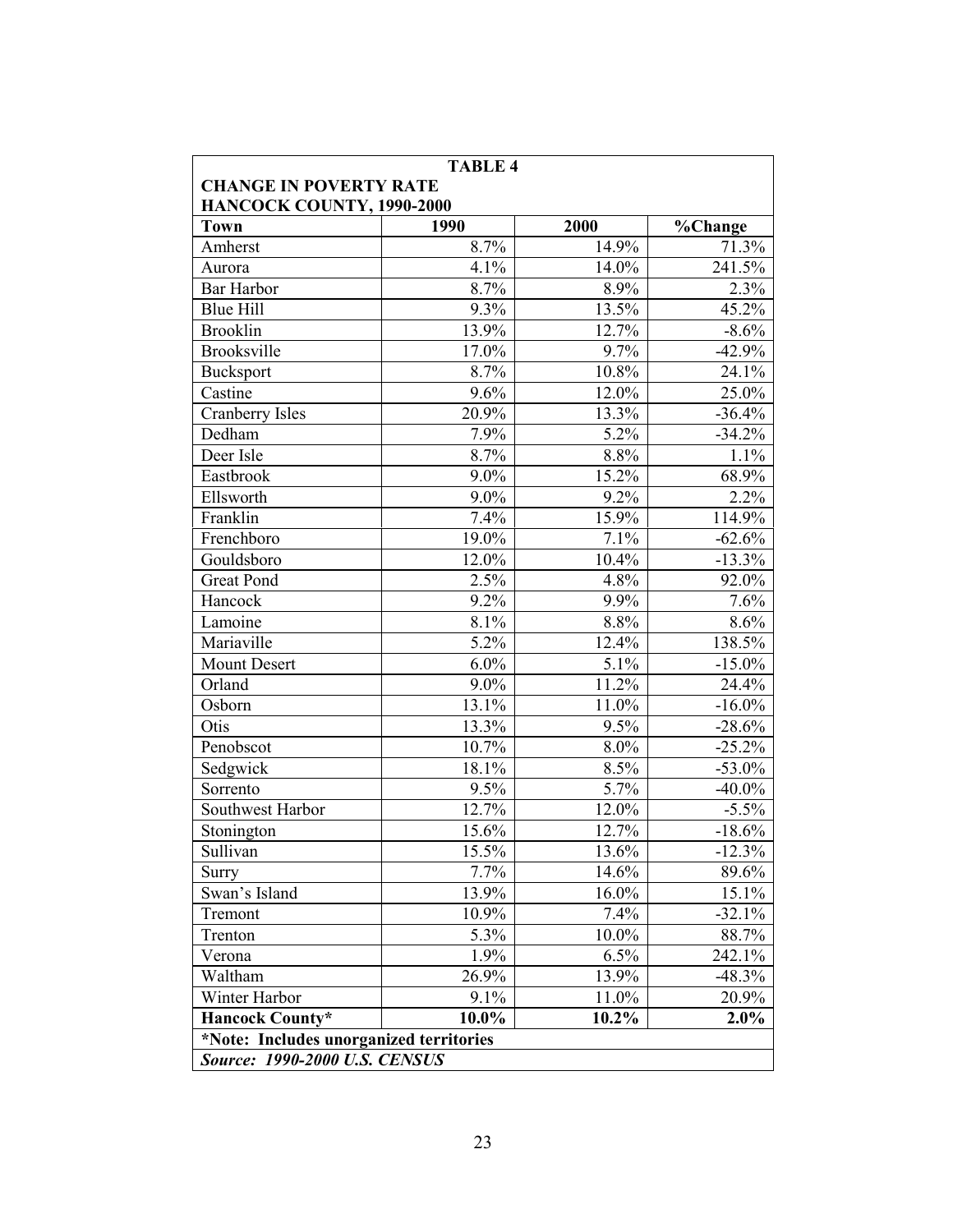| <b>Town</b>            | <b>Labor Force</b><br>1990 | <b>Labor Force</b><br>2000 | Percent<br>Change |
|------------------------|----------------------------|----------------------------|-------------------|
| Amherst                | 55.5%                      | 54.6%                      | $-1.6%$           |
| Aurora                 | 66.7%                      | 77.0%                      | 15.4%             |
| Bar Harbor             | 64.3%                      | 66.9%                      | $4.0\%$           |
| <b>Blue Hill</b>       | 61.3%                      | 62.9%                      | 2.6%              |
| <b>Brooklin</b>        | 57.8%                      | 62.9%                      | 8.8%              |
| Brooksville            | 52.3%                      | 62.8%                      | 20.1%             |
| <b>Bucksport</b>       | 62.5%                      | 65.2%                      | 4.3%              |
| Castine                | 48.5%                      | 56.3%                      | 16.1%             |
| <b>Cranberry Isles</b> | 56.1%                      | 56.1%                      | $0.0\%$           |
| Dedham                 | 72.6%                      | 72.3%                      | $-0.4%$           |
| Deer Isle              | 59.3%                      | 57.5%                      | $-3.0\%$          |
| Eastbrook              | 60.0%                      | 69.6%                      | 16.0%             |
| Ellsworth              | 64.3%                      | 65.1%                      | $1.2\%$           |
| Franklin               | 64.7%                      | 63.8%                      | $-1.4%$           |
| Frenchboro             | 56.3%                      | 61.9%                      | 9.9%              |
| Gouldsboro             | 65.6%                      | 60.5%                      | $-7.8%$           |
| <b>Great Pond</b>      | 64.4%                      | 67.6%                      | $5.0\%$           |
| Hancock                | 67.1%                      | 67.1%                      | $0.0\%$           |
| Lamoine                | 66.3%                      | 65.7%                      | $-0.9\%$          |
| Mariaville             | 66.3%                      | 71.3%                      | 7.5%              |
| <b>Mount Desert</b>    | 63.4%                      | 63.3%                      | $-0.2%$           |
| Orland                 | 59.5%                      | 64.9%                      | 9.1%              |
| Osborn                 | 69.7%                      | 65.1%                      | $-6.6%$           |
| Otis                   | 71.4%                      | 65.0%                      | $-9.0\%$          |
| Penobscot              | 53.2%                      | 57.6%                      | 8.3%              |
| Sedgwick               | 61.0%                      | 61.8%                      | 1.3%              |
| Sorrento               | 56.4%                      | 59.0%                      | 4.6%              |
| Southwest Harbor       | 67.3%                      | 63.4%                      | $-5.8\%$          |
| Stonington             | 57.4%                      | 52.4%                      | $-8.7\%$          |
| Sullivan               | 64.7%                      | 65.6%                      | $1.4\%$           |
| Surry                  | 60.6%                      | 66.7%                      | 10.1%             |
| Swan's Island          | 56.2%                      | 61.6%                      | 9.6%              |
| Tremont                | 65.4%                      | 69.1%                      | 5.7%              |
| Trenton                | 67.0%                      | 70.1%                      | 4.6%              |
| Verona                 | 56.2%                      | 65.0%                      | 15.7%             |
| Waltham                | 66.8%                      | 73.3%                      | 9.7%              |
| Winter Harbor          | 66.3%                      | 67.7%                      | 2.1%              |
| <b>Hancock County*</b> | 62.7%                      | 64.3%                      | $2.6\%$           |

## TABLE 5 Г

 $\overline{\phantom{a}}$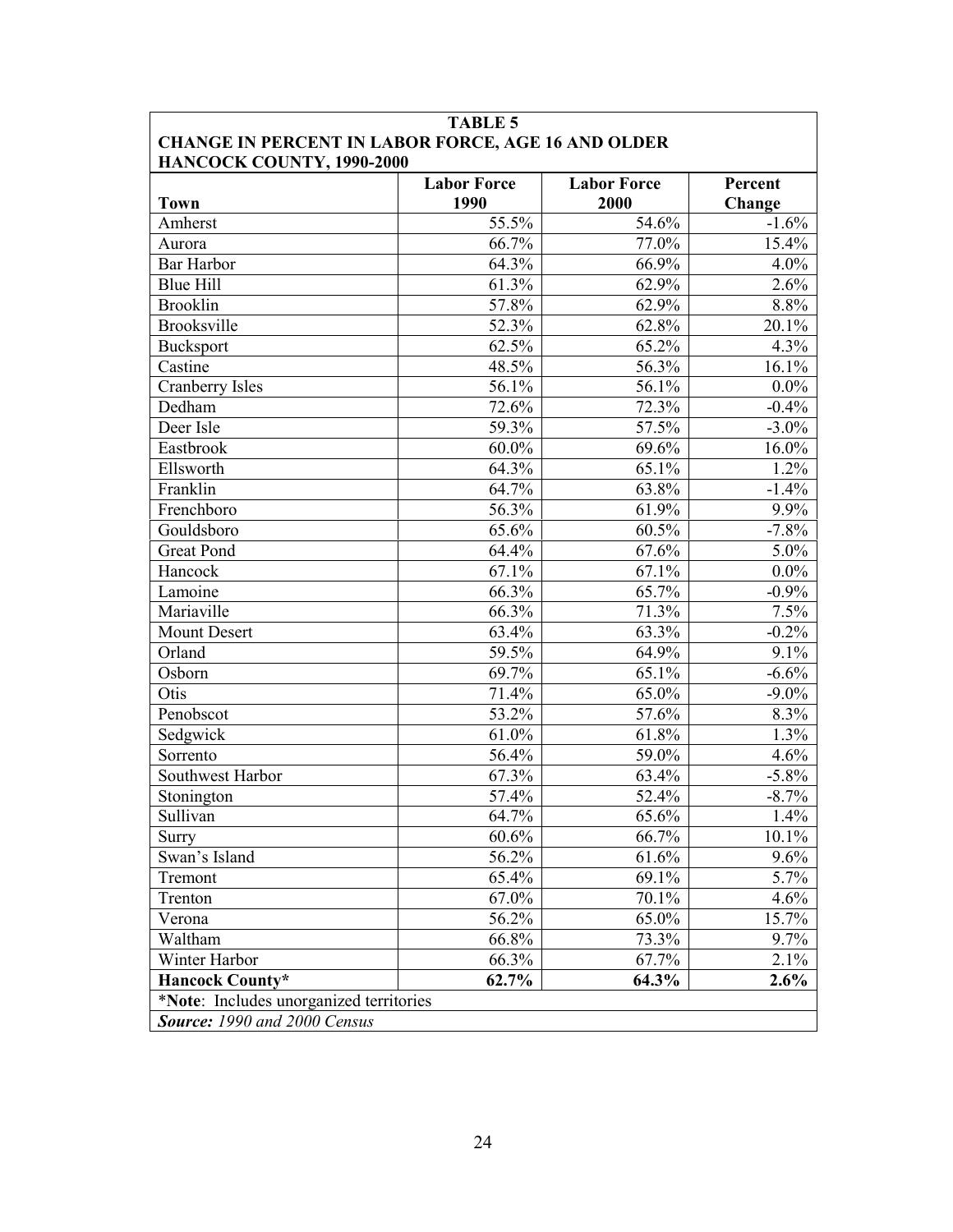| Table 6<br>1990-2000 Change in Housing Units - Hancock County |                    |                    |         |                  |                |         |  |  |
|---------------------------------------------------------------|--------------------|--------------------|---------|------------------|----------------|---------|--|--|
|                                                               | <b>Year-Round</b>  | <b>Year-Round</b>  | Percent | <b>Second</b>    | <b>Second</b>  | Percent |  |  |
| Municipality                                                  | <b>Units, 1990</b> | <b>Units, 2000</b> | Change  | Homes,<br>1990   | Homes,<br>2000 | Change  |  |  |
| Amherst                                                       | 95                 | 125                | 32%     | 38               | 28             | $-26%$  |  |  |
| Aurora                                                        | 41                 | 61                 | 49%     | 60               | 58             | $-3\%$  |  |  |
| <b>Bar Harbor</b>                                             | 2,132              | 2,281              | 7%      | 454              | 524            | 15%     |  |  |
| <b>Blue Hill</b>                                              | 911                | 1,074              | 18%     | 421              | 412            | $-2\%$  |  |  |
| <b>Brooklin</b>                                               | 375                | 391                | 4%      | 287              | 306            | $7\%$   |  |  |
| <b>Brooksville</b>                                            | 344                | 430                | 25%     | 363              | 361            | $-1\%$  |  |  |
| <b>Bucksport</b>                                              | 1,940              | 2,145              | 11%     | 138              | 137            | $-1\%$  |  |  |
| Castine                                                       | 371                | 395                | 6%      | 181              | 254            | 40%     |  |  |
| <b>Cranberry Isles</b>                                        | 91                 | 67                 | $-26%$  | 234              | 277            | 18%     |  |  |
| Dedham                                                        | 469                | 576                | 23%     | 495              | 479            | $-3%$   |  |  |
| Deer Isle                                                     | 792                | 860                | 9%      | 681              | 715            | $5\%$   |  |  |
| Eastbrook                                                     | 111                | 174                | 57%     | 296              | 252            | $-15%$  |  |  |
| Ellsworth                                                     | 2,636              | 2,879              | 9%      | $\overline{566}$ | 543            | $-4%$   |  |  |
| Franklin                                                      | 470                | 617                | 31%     | 290              | 285            | $-2\%$  |  |  |
| Frenchboro                                                    | 26                 | 27                 | 4%      | 27               | 32             | 19%     |  |  |
| Gouldsboro                                                    | 746                | 857                | 15%     | 412              | 471            | 14%     |  |  |
| <b>Great Pond</b>                                             | 22                 | 30                 | 36%     | 44               | 37             | $-16%$  |  |  |
| Hancock                                                       | 767                | 983                | 28%     | 193              | 217            | 12%     |  |  |
| Lamoine                                                       | 546                | 626                | 15%     | 146              | 177            | 21%     |  |  |
| Mariaville                                                    | 102                | 168                | 65%     | 134              | 150            | 12%     |  |  |
| Mount Desert                                                  | 930                | 1,017              | $9\%$   | 770              | 883            | 15%     |  |  |
| Orland                                                        | 732                | 933                | 27%     | 336              | 320            | $-5\%$  |  |  |
| Osborn                                                        | 27                 | 35                 | 30%     | 97               | 73             | $-25%$  |  |  |
| Otis                                                          | 137                | 247                | 80%     | 462              | 431            | $-7%$   |  |  |
| Penobscot                                                     | 444                | 568                | 28%     | 134              | 155            | 16%     |  |  |
| Sedgwick                                                      | 415                | 505                | 22%     | 146              | 166            | 14%     |  |  |
| Sorrento                                                      | 136                | 136                | $0\%$   | 137              | 146            | $7\%$   |  |  |
| Southwest Harbor                                              | $\overline{923}$   | 962                | 4%      | 343              | 326            | $-5\%$  |  |  |
| Stonington                                                    | 576                | 571                | $-1\%$  | 282              | 338            | 20%     |  |  |
| Sullivan                                                      | 461                | 522                | 13%     | 174              | 187            | $7\%$   |  |  |
| Surry                                                         | 437                | 575                | 32%     | 325              | 338            | 4%      |  |  |
| Swan's Island                                                 | 177                | 161                | $-9\%$  | 208              | 260            | 25%     |  |  |
| Tremont                                                       | 633                | 705                | $11\%$  | 314              | 370            | 18%     |  |  |
| Trenton                                                       | 468                | 597                | 28%     | 202              | 219            | $8\%$   |  |  |
| Verona                                                        | 201                | 260                | 29%     | 25               | 22             | $-12%$  |  |  |
| Waltham                                                       | 97                 | 118                | 22%     | 16               | 58             | 263%    |  |  |
| Winter Harbor                                                 | 399                | 425                | 7%      | 116              | 133            | 15%     |  |  |
| Hancock County*                                               | 20,260             | 23,273             | 15%     | 10,136           | 10,672         | 5%      |  |  |
| *NOTE: Includes unorganized territories                       |                    |                    |         |                  |                |         |  |  |

Source: US Census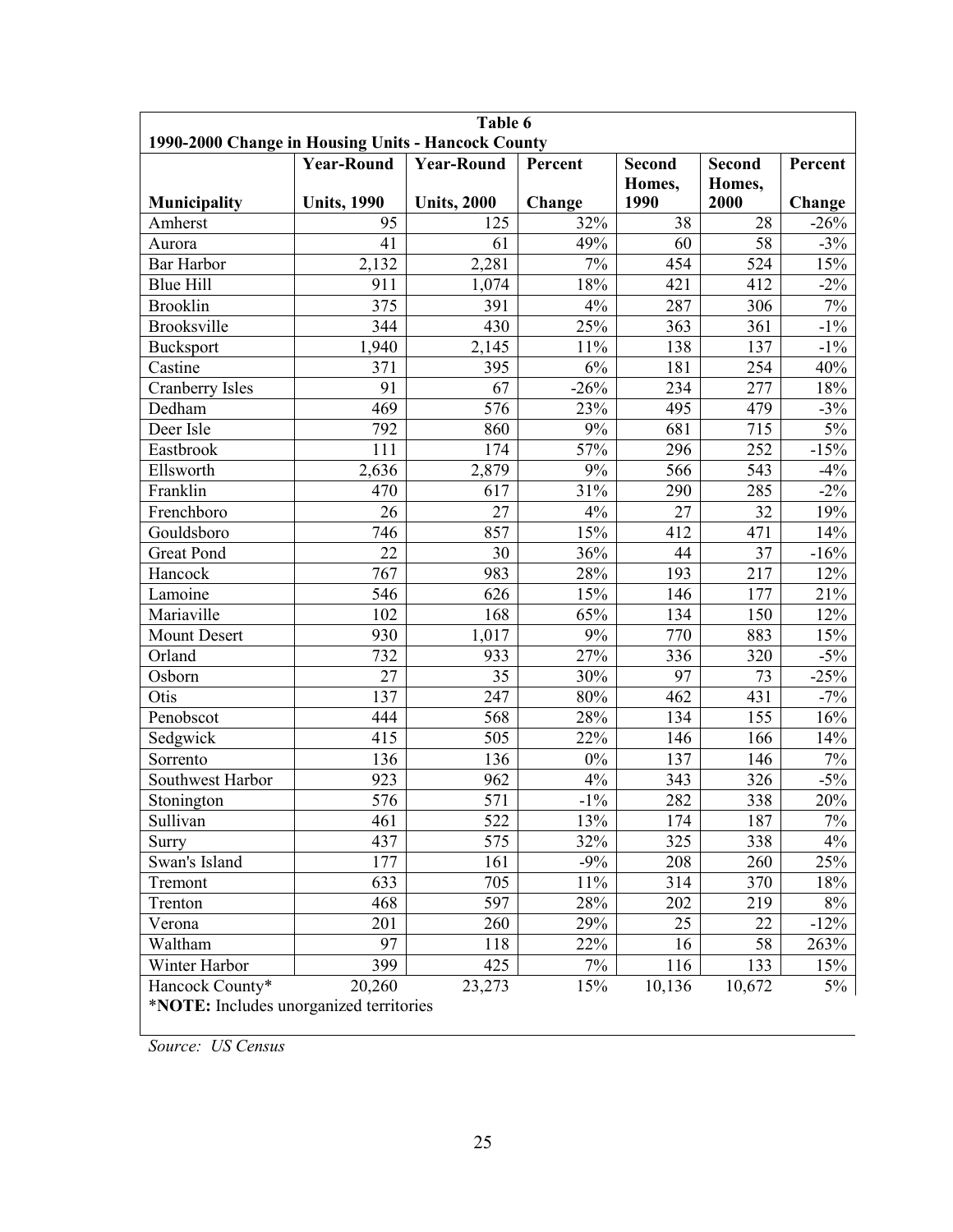| Table 7                                                        |                                                            |              |       |  |  |  |
|----------------------------------------------------------------|------------------------------------------------------------|--------------|-------|--|--|--|
| <b>Average Rent by Number of Bedrooms, Hancock County 2003</b> |                                                            |              |       |  |  |  |
| <b>Number of</b>                                               | <b>Average Rent</b><br>Sample size<br><b>Average rents</b> |              |       |  |  |  |
| <b>Bedrooms</b>                                                |                                                            | w/ utilities |       |  |  |  |
|                                                                | \$533.36                                                   | \$599.57     | 64    |  |  |  |
| $\mathbf 2$                                                    | \$618.26                                                   | \$726.39     | 43    |  |  |  |
| 3                                                              | \$770.00                                                   | \$904.87     |       |  |  |  |
| <b>Average Rent by Number of Bedrooms, State of Maine 2003</b> |                                                            |              |       |  |  |  |
| ı                                                              | \$463.82                                                   | \$506.51     | 51    |  |  |  |
|                                                                | \$580.53                                                   | \$633.60     | 1,408 |  |  |  |
| $\mathcal{L}$                                                  | \$745.26                                                   | \$825.47     | 1,511 |  |  |  |
| 3                                                              | \$884.73                                                   | \$991.02     | 436   |  |  |  |
|                                                                | \$1,038.14                                                 | \$1,169.50   | 43    |  |  |  |
| <b>Source:</b> Maine State Housing Authority, March 2004       |                                                            |              |       |  |  |  |

| Table 8<br><b>Average Rent by Number of Bedrooms, Selected Hancock County Towns, 2003</b> |                                     |                      |                                     |             |  |  |
|-------------------------------------------------------------------------------------------|-------------------------------------|----------------------|-------------------------------------|-------------|--|--|
| <b>Town</b>                                                                               | <b>Number of</b><br><b>Bedrooms</b> | <b>Average rents</b> | <b>Average Rent</b><br>w/ utilities | Sample size |  |  |
| Bar Harbor                                                                                |                                     | \$572.00             | \$664.87                            |             |  |  |
| Bar Harbor                                                                                | $\overline{2}$                      | \$633.33             | \$748.43                            | 6           |  |  |
| Blue Hill                                                                                 |                                     | \$511.25             | \$582.01                            | 8           |  |  |
| Ellsworth                                                                                 |                                     | \$526.15             | \$586.71                            | 26          |  |  |
| Ellsworth                                                                                 | $\overline{2}$                      | \$606.92             | \$713.52                            | 13          |  |  |
| Trenton                                                                                   | $\overline{2}$                      | \$650.00             | \$755.46                            |             |  |  |
| <b>Source:</b> Maine State Housing Authority, 2004                                        |                                     |                      |                                     |             |  |  |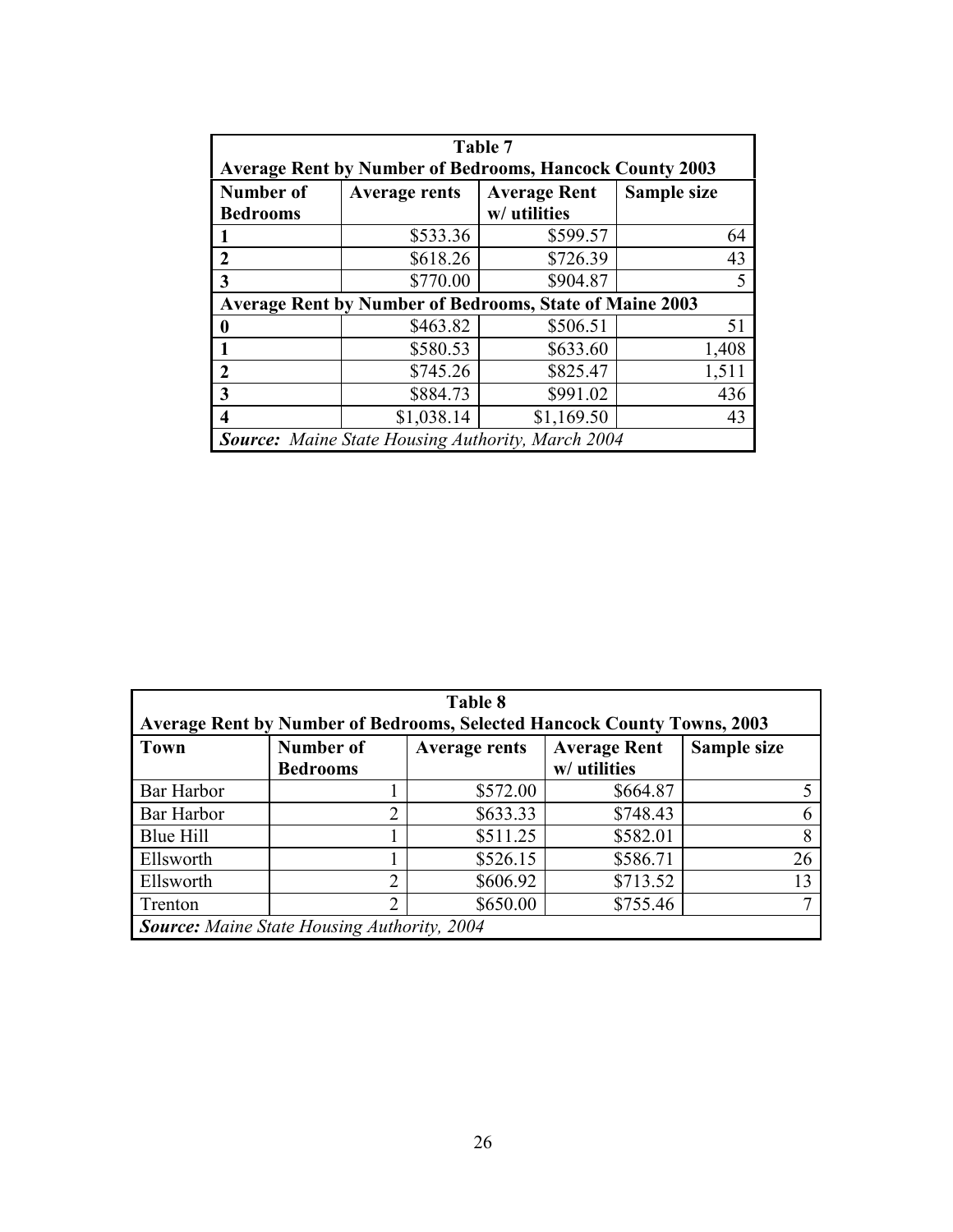| Table 9                                                  |              |               |           |                  |               |               |               |
|----------------------------------------------------------|--------------|---------------|-----------|------------------|---------------|---------------|---------------|
| <b>Affordable Housing Index by Municipality, 2003</b>    |              |               |           |                  |               |               |               |
| <b>Town</b>                                              | <b>Index</b> | <b>Median</b> | Afford-   | <b>Income</b>    | <b>Median</b> | <b>Income</b> | <b>Actual</b> |
|                                                          |              | Income        | able home | <b>Needed to</b> | sales         | needed        | hourly        |
|                                                          |              |               | based on  | median           | price         | by hour       | wage          |
|                                                          |              |               | median    | sales price      |               |               |               |
|                                                          |              |               | income    | home             |               |               |               |
| <b>Bar Harbor</b>                                        | 0.46         | \$42,800      | \$125,710 | \$92,067         | \$272,000     | \$44.52       | \$20.58       |
| <b>Blue Hill</b>                                         | 0.60         | \$34,880      | \$107,726 | \$58,443         | \$180,500     | \$28.10       | \$16.77       |
| <b>Brooklin</b>                                          | 0.24         | \$42,619      | \$132,922 | \$179,554        | \$560,000     | \$86.32       | \$20.49       |
| Brooksville                                              | 0.55         | \$40,833      | \$130,209 | \$74,479         | \$237,500     | \$35.81       | \$19.63       |
| <b>Bucksport</b>                                         | 1.16         | \$36,880      | \$106,586 | \$31,920         | \$92,250      | \$15.35       | \$17.73       |
| Dedham                                                   | 0.85         | \$53,469      | \$154,651 | \$63,098         | \$182,500     | \$30.34       | \$25.71       |
| Deer Isle                                                | 0.28         | \$36,250      | \$105,196 | \$130,946        | \$380,000     | \$62.95       | \$17.43       |
| Ellsworth                                                | 0.84         | \$39,030      | \$113,021 | \$46,348         | \$134,213     | \$22.28       | \$18.76       |
| Franklin                                                 | 1.37         | \$36,726      | \$109,401 | \$26,856         | \$80,000      | \$12.91       | \$17.66       |
| Gouldsboro                                               | 0.52         | \$39,583      | \$120,043 | \$76,500         | \$232,000     | \$36.78       | \$19.03       |
| Hancock                                                  | 0.86         | \$36,582      | \$112,100 | \$42,750         | \$131,000     | \$20.55       | \$17.59       |
| Lamoine                                                  | 0.87         | \$43,659      | \$132,357 | \$50,303         | \$152,500     | \$24.18       | \$20.99       |
| Mt Desert                                                | 0.49         | \$46,852      | \$147,247 | \$95,456         | \$300,000     | \$45.89       | \$22.53       |
| Orland                                                   | 1.07         | \$44,350      | \$132,470 | \$41,263         | \$123,250     | \$19.84       | \$21.32       |
| Penobscot                                                | 0.80         | \$41,012      | \$125,156 | \$51,119         | \$156,000     | \$24.58       | \$19.72       |
| Southwest                                                | 0.51         | \$40,670      | \$121,517 | \$78,986         | \$236,000     | \$37.97       | \$19.55       |
| Sullivan                                                 | 0.79         | \$33,556      | \$96,377  | \$42,477         | \$122,000     | \$20.42       | \$16.13       |
| Surry                                                    | 0.51         | \$41,351      | \$122,263 | \$81,492         | \$240,950     | \$39.18       | \$19.88       |
| Tremont                                                  | 0.50         | \$40,743      | \$123,771 | \$82,295         | \$250,000     | \$39.57       | \$19.59       |
| Trenton                                                  | 0.73         | \$39,076      | \$115,707 | \$53,696         | \$159,000     | \$25.82       | \$18.79       |
| <b>Source: Maine State Housing Authority, March 2004</b> |              |               |           |                  |               |               |               |